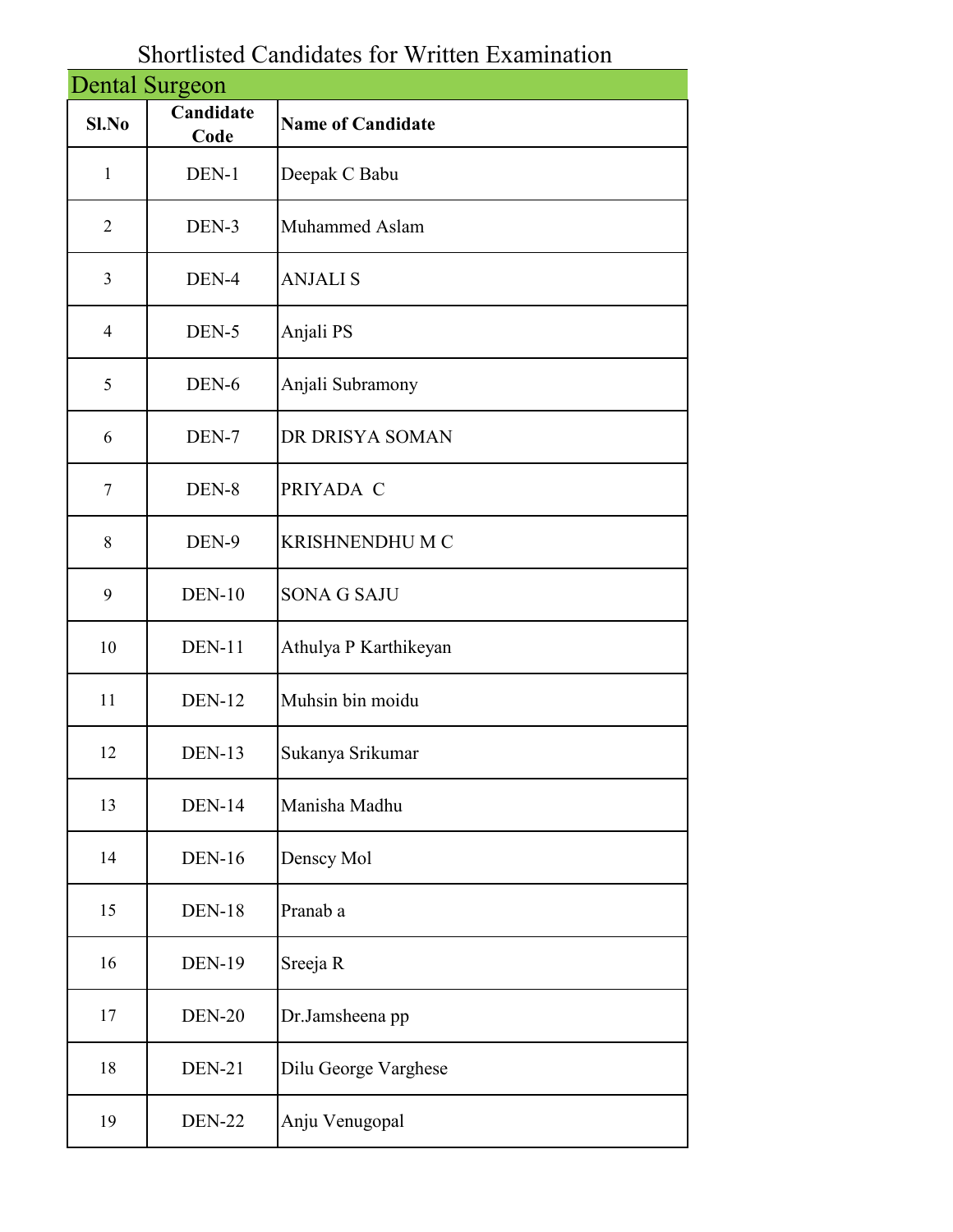| S1.No | Candidate<br>Code | <b>Name of Candidate</b> |
|-------|-------------------|--------------------------|
| 20    | DEN-23            | Dr Greeshma Parvathi     |
| 21    | <b>DEN-26</b>     | Archana Nair             |
| 22    | <b>DEN-30</b>     | Lainu Saly Edwin         |
| 23    | <b>DEN-31</b>     | Reshmi Mahesh            |
| 24    | <b>DEN-34</b>     | PRINCY PRAKASH           |
| 25    | <b>DEN-35</b>     | <b>VEENAP</b>            |
| 26    | <b>DEN-38</b>     | Mahesh C.M.              |
| 27    | <b>DEN-39</b>     | Dr ullassnair            |
| 28    | <b>DEN-40</b>     | Kevin Thomas Tom         |
| 29    | <b>DEN-43</b>     | Ayana sugathan           |
| 30    | <b>DEN-45</b>     | Akshay V S               |
| 31    | <b>DEN-50</b>     | Rily Mol Rajan           |
| 32    | <b>DEN-51</b>     | Dr. ANJANA S NAIR        |
| 33    | <b>DEN-52</b>     | Lidiya Clara Anthony     |
| 34    | <b>DEN-53</b>     | ASWATHI MOHANAN PILLAI   |
| 35    | <b>DEN-54</b>     | <b>SABEENA SIDHIK</b>    |
| 36    | <b>DEN-55</b>     | Dija                     |
| 37    | <b>DEN-56</b>     | Geo Thampan George       |
| 38    | <b>DEN-57</b>     | Saji S                   |
| 39    | <b>DEN-58</b>     | <b>NAINA RAJU</b>        |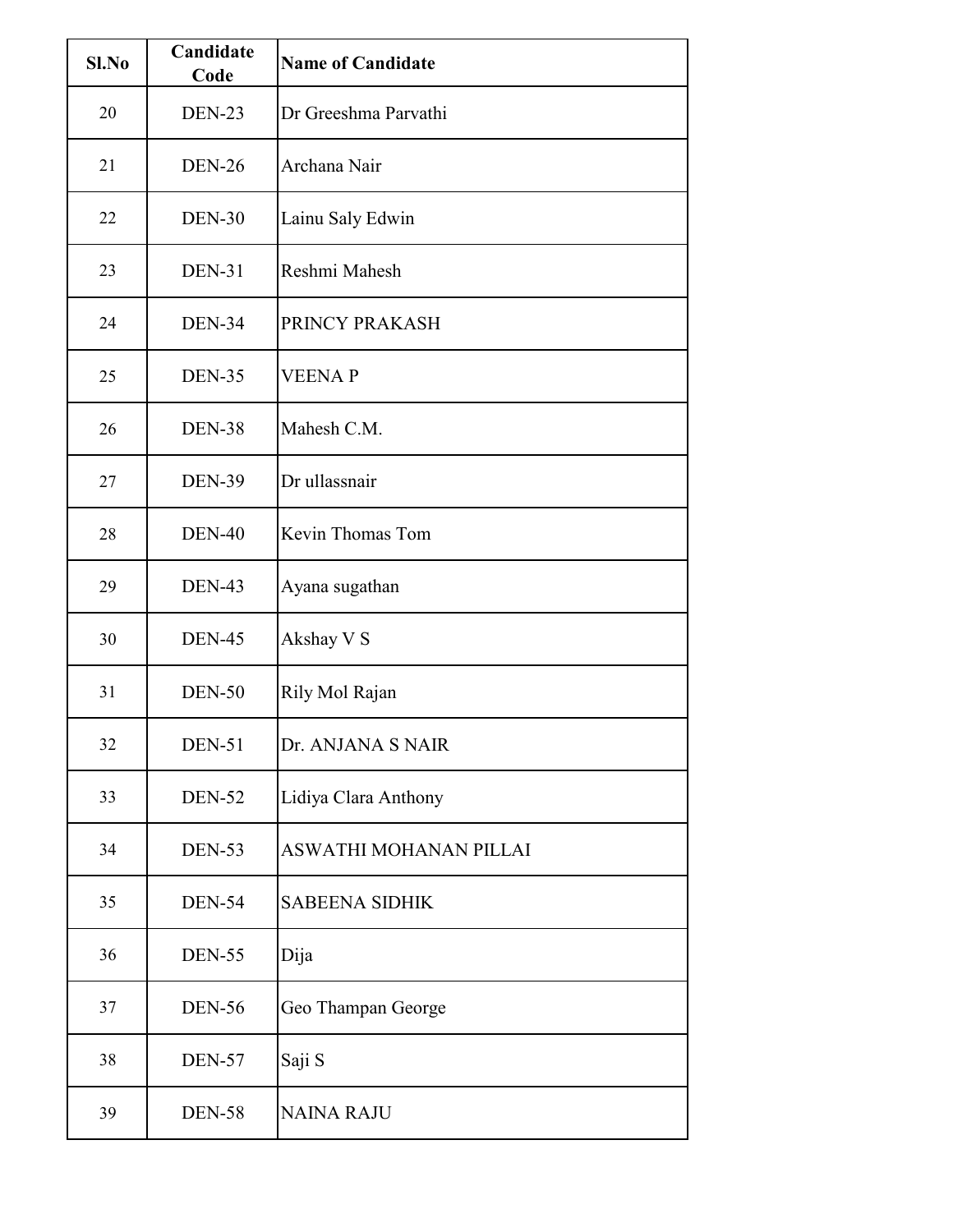| Sl.No | Candidate<br>Code | <b>Name of Candidate</b>    |
|-------|-------------------|-----------------------------|
| 40    | <b>DEN-60</b>     | Amjitha nizar               |
| 41    | <b>DEN-61</b>     | Anisha T S                  |
| 42    | <b>DEN-62</b>     | Archana Nair                |
| 43    | <b>DEN-63</b>     | <b>SHANAVAS SALAM KUNJU</b> |
| 44    | <b>DEN-64</b>     | Archana vijayan             |
| 45    | <b>DEN-66</b>     | Niyas np                    |
| 46    | <b>DEN-67</b>     | Dr Priya Babu               |
| 47    | <b>DEN-70</b>     | <b>Sruthy Davis</b>         |
| 48    | <b>DEN-71</b>     | <b>LEKSHMI SASEENDRAN</b>   |
| 49    | <b>DEN-72</b>     | DR. AMRITHA RAJAGOPAL       |
| 50    | <b>DEN-73</b>     | <b>ANSHU THOMAS</b>         |
| 51    | <b>DEN-74</b>     | <b>NEETHU VARGHESE</b>      |
| 52    | <b>DEN-75</b>     | Dr. SEENA SP                |
| 53    | <b>DEN-76</b>     | Balagopal N. R              |
| 54    | <b>DEN-77</b>     | Deena V Sunny               |
| 55    | <b>DEN-78</b>     | Dr Mohammed Adhil KV        |
| 56    | <b>DEN-80</b>     | <b>VINCY XAVIER</b>         |
| 57    | <b>DEN-81</b>     | Jani MD                     |
| 58    | <b>DEN-82</b>     | Dr Abin Mathew              |
| 59    | <b>DEN-83</b>     | <b>ANN BENZY</b>            |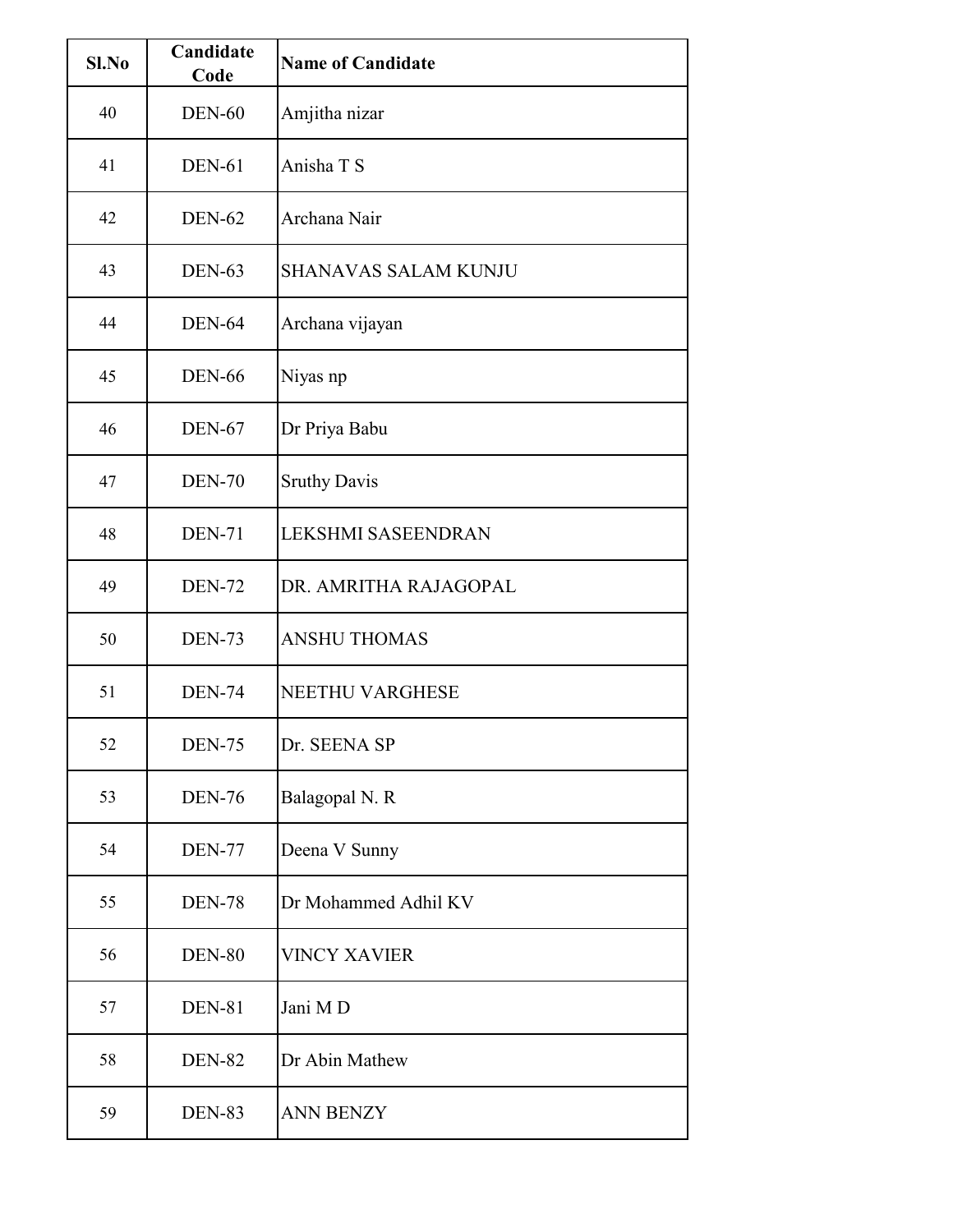| Sl.No | Candidate<br>Code | <b>Name of Candidate</b>  |
|-------|-------------------|---------------------------|
| 60    | <b>DEN-84</b>     | Archana Vijayan           |
| 61    | <b>DEN-85</b>     | Arjun Gopinath            |
| 62    | <b>DEN-86</b>     | Dr Reshma, N. P           |
| 63    | <b>DEN-87</b>     | Jayalekshmi R             |
| 64    | <b>DEN-88</b>     | Dr Liya John              |
| 65    | <b>DEN-89</b>     | Dr Midhun M               |
| 66    | <b>DEN-90</b>     | Neethu Meriam Mathews     |
| 67    | <b>DEN-91</b>     | <b>LAYANA THILAKAN</b>    |
| 68    | <b>DEN-92</b>     | Junita Anna Antony        |
| 69    | <b>DEN-93</b>     | Amitha Mohan              |
| 70    | <b>DEN-94</b>     | Almina A Ashraf           |
| 71    | <b>DEN-95</b>     | Saxena Renji S            |
| 72    | <b>DEN-96</b>     | <b>SWATHIBELADEV</b>      |
| 73    | <b>DEN-98</b>     | STEFY FRANCIS MANALIL     |
| 74    | <b>DEN-100</b>    | <b>ATHIRA MARY AUSTIN</b> |
| 75    | <b>DEN-101</b>    | Serin Joseph Antony       |
| 76    | <b>DEN-102</b>    | Poornenthu t.s            |
| 77    | <b>DEN-103</b>    | Mirileldhose              |
| 78    | <b>DEN-104</b>    | Dr Anu Thomas             |
| 79    | <b>DEN-105</b>    | <b>THUSHARA R</b>         |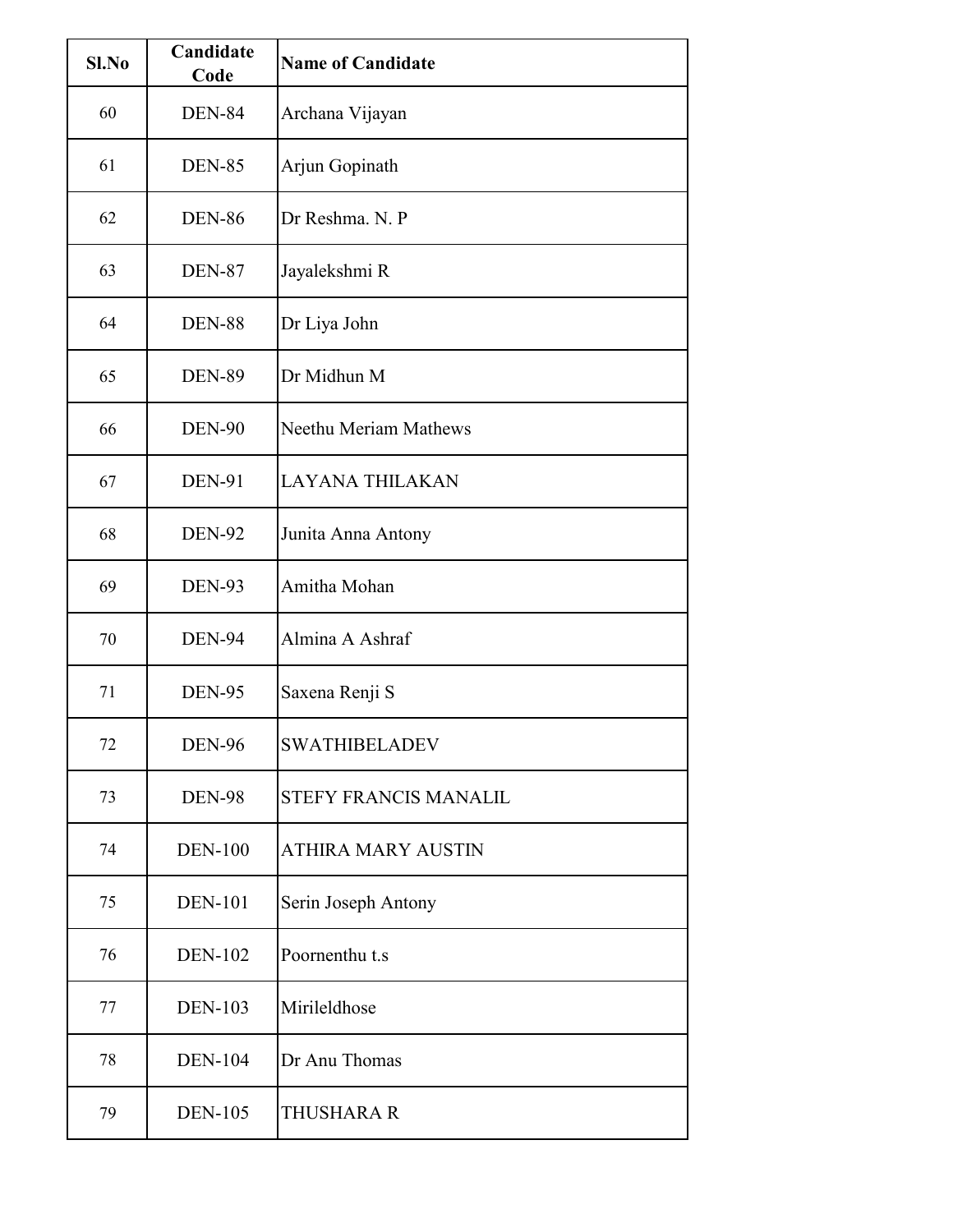| S1.No | Candidate<br>Code | <b>Name of Candidate</b> |
|-------|-------------------|--------------------------|
| 80    | <b>DEN-106</b>    | Gayathri K               |
| 81    | <b>DEN-107</b>    | <b>SWATHIBELADEV</b>     |
| 82    | <b>DEN-108</b>    | <b>VIDYA M</b>           |
| 83    | <b>DEN-109</b>    | DR. MANJUSHA M. S        |
| 84    | <b>DEN-110</b>    | <b>SAJID SALIM A</b>     |
| 85    | <b>DEN-117</b>    | DR. AMRITHA RAJAGOPAL    |
| 86    | <b>DEN-118</b>    | Reshma Joy               |
| 87    | <b>DEN-119</b>    | Jayakrishnan A           |
| 88    | <b>DEN-120</b>    | Raahee Kiran R           |
| 89    | <b>DEN-121</b>    | Poornima. K. S.          |
| 90    | <b>DEN-122</b>    | Parvathy Raj             |
| 91    | <b>DEN-123</b>    | PARVATHY V M             |
| 92    | <b>DEN-125</b>    | Parvathy Rajeev          |
| 93    | <b>DEN-126</b>    | H FIRASAH DEEBA          |
| 94    | <b>DEN-127</b>    | Rani krishna             |
| 95    | <b>DEN-128</b>    | Arun v thampi            |
| 96    | <b>DEN-130</b>    | <b>SHAMLA S</b>          |
| 97    | <b>DEN-133</b>    | Farhana Basheer          |
| 98    | <b>DEN-134</b>    | jeby neena george        |
| 99    | <b>DEN-135</b>    | Dr Shilpa S Babu         |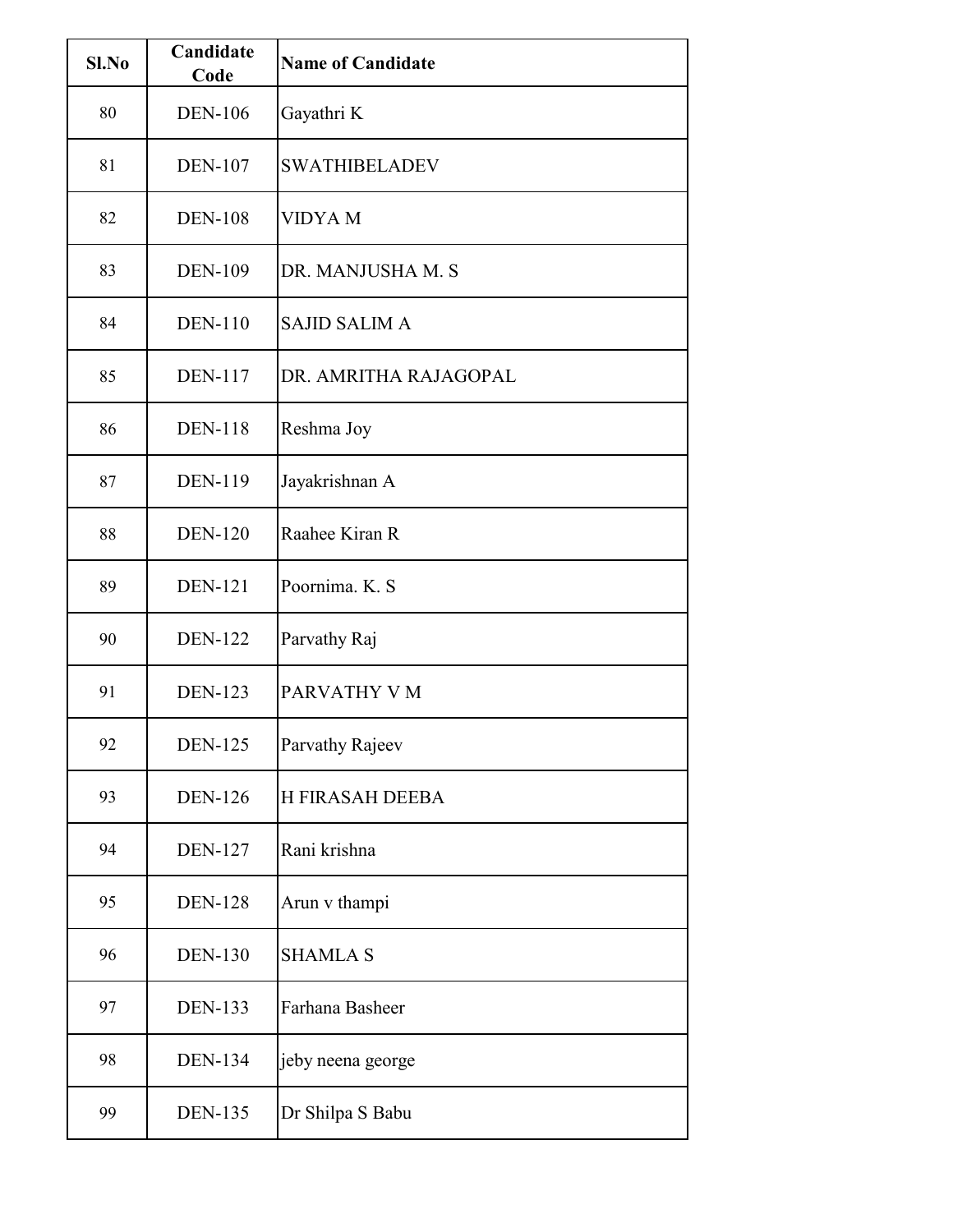| Sl.No | Candidate<br>Code | <b>Name of Candidate</b> |
|-------|-------------------|--------------------------|
| 100   | <b>DEN-136</b>    | Dr. JAYAKRISHNAN. A      |
| 101   | <b>DEN-137</b>    | NEETHU MERIAM MATHEWS    |
| 102   | <b>DEN-139</b>    | Aju Yohannan George      |
| 103   | <b>DEN-141</b>    | PRAJITHA S               |
| 104   | <b>DEN-142</b>    | Keerthi Vijayan          |
| 105   | <b>DEN-143</b>    | Deepthi G Das            |
| 106   | <b>DEN-145</b>    | Sabari K.J               |
| 107   | <b>DEN-146</b>    | Sabari K.J               |
| 108   | <b>DEN-147</b>    | Sameeha Mohamed Basheer  |
| 109   | <b>DEN-148</b>    | Sreeja R                 |
| 110   | <b>DEN-149</b>    | <b>INDUS NAIR</b>        |
| 111   | <b>DEN-150</b>    | Aswathy Raj R            |
| 112   | <b>DEN-153</b>    | PREMNA P RAJ             |
| 113   | <b>DEN-154</b>    | Dr Rahul u pillai        |
| 114   | <b>DEN-155</b>    | Dr Sanu Sailendran       |
| 115   | <b>DEN-157</b>    | Suneera P                |
| 116   | <b>DEN-161</b>    | <b>SALMA</b>             |
| 117   | <b>DEN-163</b>    | <b>JISHA JOHN</b>        |
| 118   | <b>DEN-164</b>    | Dr Kavitha v             |
| 119   | <b>DEN-165</b>    | DR AYSHA JEBIN A         |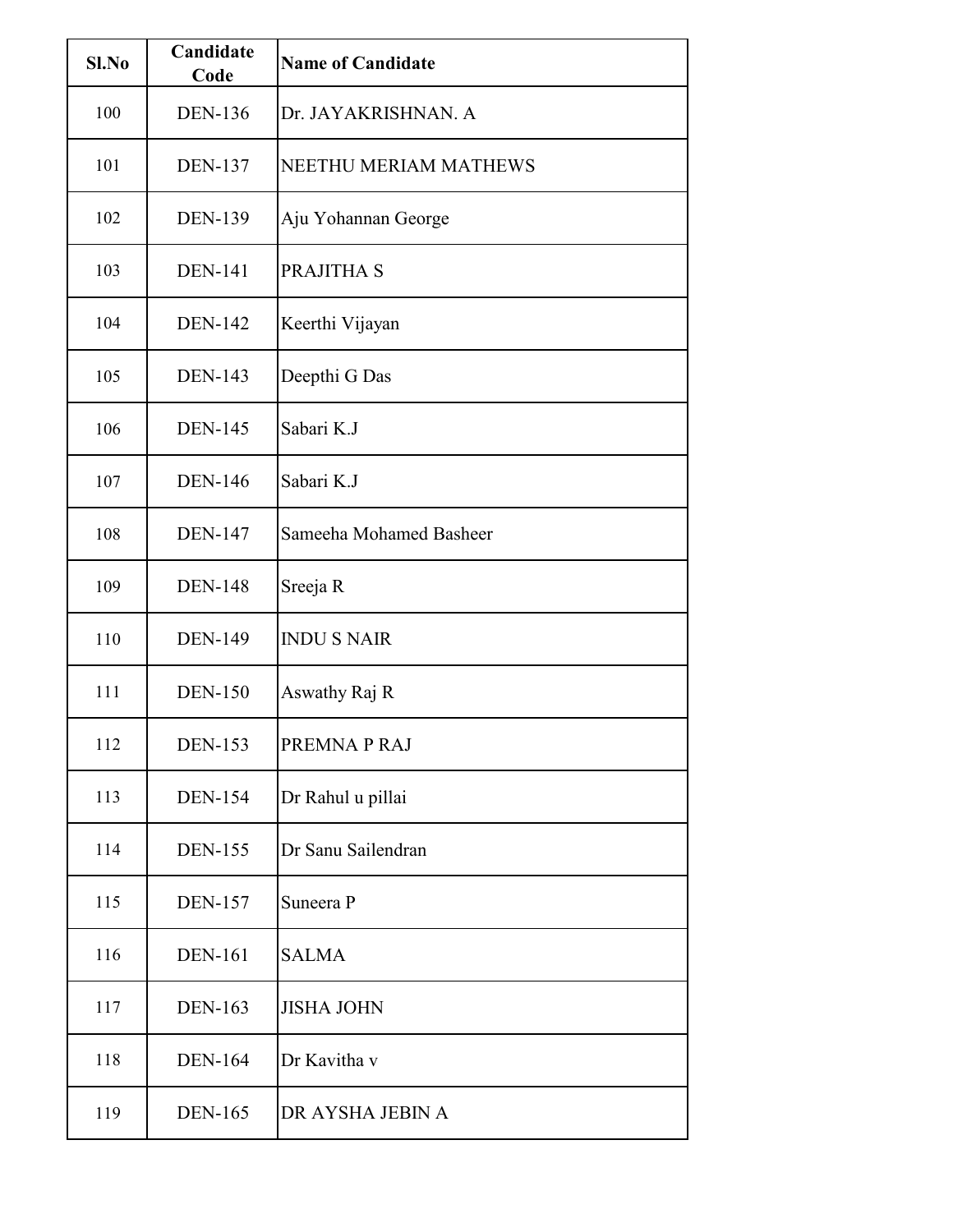| Sl.No | Candidate<br>Code | <b>Name of Candidate</b>  |
|-------|-------------------|---------------------------|
| 120   | <b>DEN-166</b>    | <b>Binsy Mathew</b>       |
| 121   | <b>DEN-168</b>    | Dr SAJITHA S              |
| 122   | <b>DEN-170</b>    | <b>HARIKRISHNAN R</b>     |
| 123   | <b>DEN-172</b>    | <b>NEHA NAUR</b>          |
| 124   | <b>DEN-173</b>    | <b>DARSHITH SIVADASAN</b> |
| 125   | <b>DEN-174</b>    | RIYANA SHAJAHAN           |
| 126   | <b>DEN-175</b>    | Dr. Bhavya Harikumar      |
| 127   | <b>DEN-176</b>    | <b>JEFNA JAFAR</b>        |
| 128   | <b>DEN-178</b>    | Dr jasmine A.L            |
| 129   | <b>DEN-180</b>    | <b>HARIKRISHNAN R</b>     |
| 130   | <b>DEN-181</b>    | <b>SWATHI KRISHNA R.G</b> |
| 131   | <b>DEN-182</b>    | <b>ARCHANA NAIR</b>       |
| 132   | <b>DEN-183</b>    | <b>ANANDULAL L</b>        |
| 133   | <b>DEN-187</b>    | <b>DIVYA RANJITH</b>      |
| 134   | <b>DEN-189</b>    | Dr.Swetha Rajagopal       |
| 135   | <b>DEN-190</b>    | YOHANAN SHINY LUKOSE      |
| 136   | <b>DEN-191</b>    | Arun Kumar A M            |
| 137   | <b>DEN-192</b>    | NISHANA A N               |
| 138   | <b>DEN-193</b>    | <b>RASHID R</b>           |
| 139   | <b>DEN-194</b>    | Anju VK                   |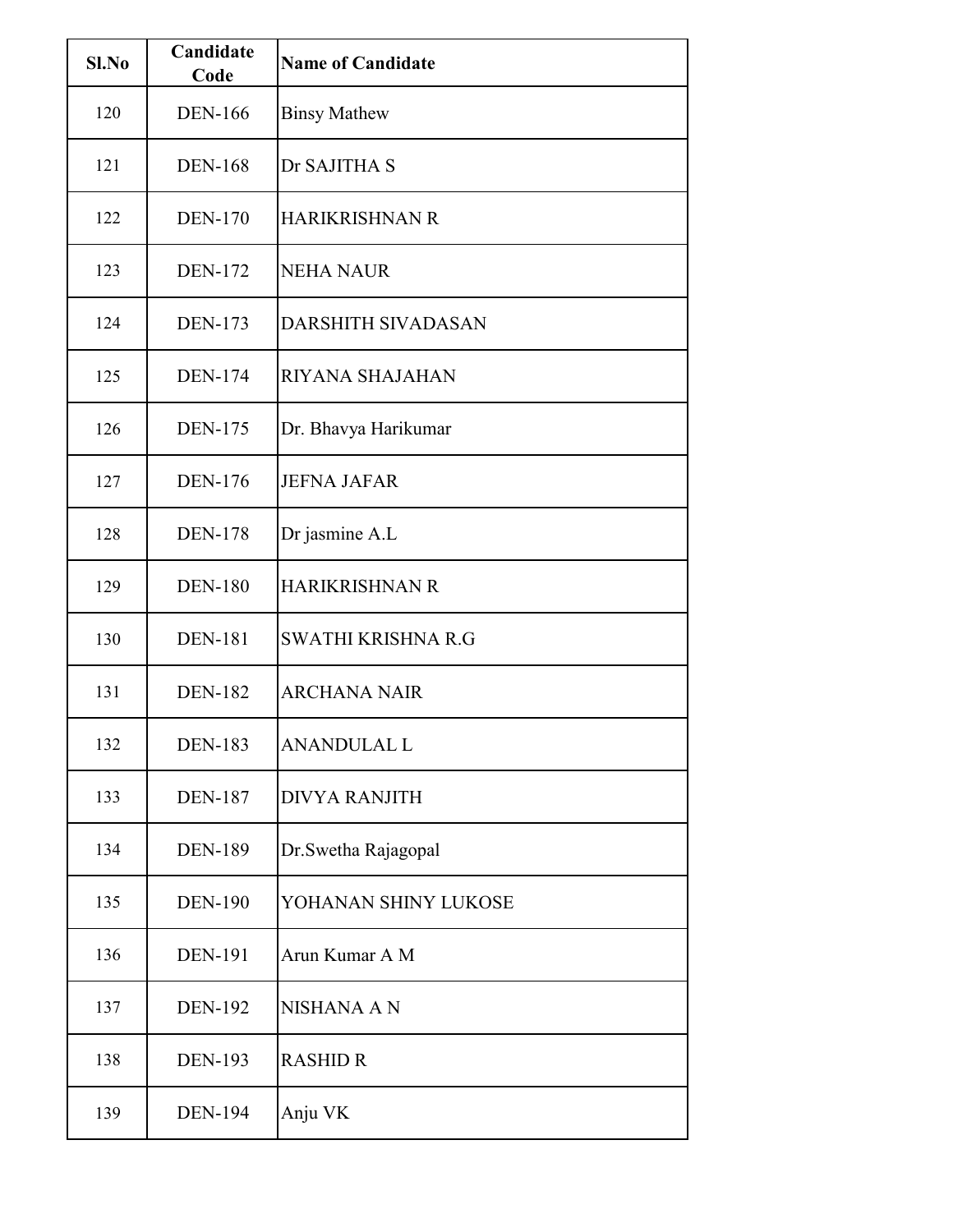| Sl.No | Candidate<br>Code | <b>Name of Candidate</b> |
|-------|-------------------|--------------------------|
| 140   | <b>DEN-196</b>    | <b>PREETHIP</b>          |
| 141   | <b>DEN-197</b>    | <b>SREERAR</b>           |
| 142   | <b>DEN-199</b>    | <b>JASNA J.S</b>         |
| 143   | <b>DEN-202</b>    | <b>SHERIN P THOMAS</b>   |
| 144   | <b>DEN-205</b>    | <b>MIDHUN K U</b>        |
| 145   | <b>DEN-206</b>    | <b>ASNAM.S</b>           |
| 146   | <b>DEN-208</b>    | <b>NAVANEETHAM T P</b>   |
| 147   | <b>DEN-209</b>    | <b>ALTHAF JALEEL</b>     |
| 148   | <b>DEN-210</b>    | Ashna Wilson             |
| 149   | <b>DEN-211</b>    | <b>SIMI A KARIM</b>      |
| 150   | <b>DEN-212</b>    | MUHAMMED SHIBILY N       |
| 151   | <b>DEN-213</b>    | Neethu V S               |
| 152   | <b>DEN-215</b>    | Shinu K Nazar            |
| 153   | <b>DEN-217</b>    | <b>SRUTHIN BALAGOPAL</b> |
| 154   | <b>DEN-218</b>    | POURNAMI.C.R             |
| 155   | <b>DEN-222</b>    | Mouful Muhammed          |
| 156   | <b>DEN-224</b>    | Merin Robin              |
| 157   | <b>DEN-227</b>    | Priya lekshmi L          |
| 158   | <b>DEN-230</b>    | Poncy Mariamma George    |
| 159   | <b>DEN-234</b>    | Arsha Nair S             |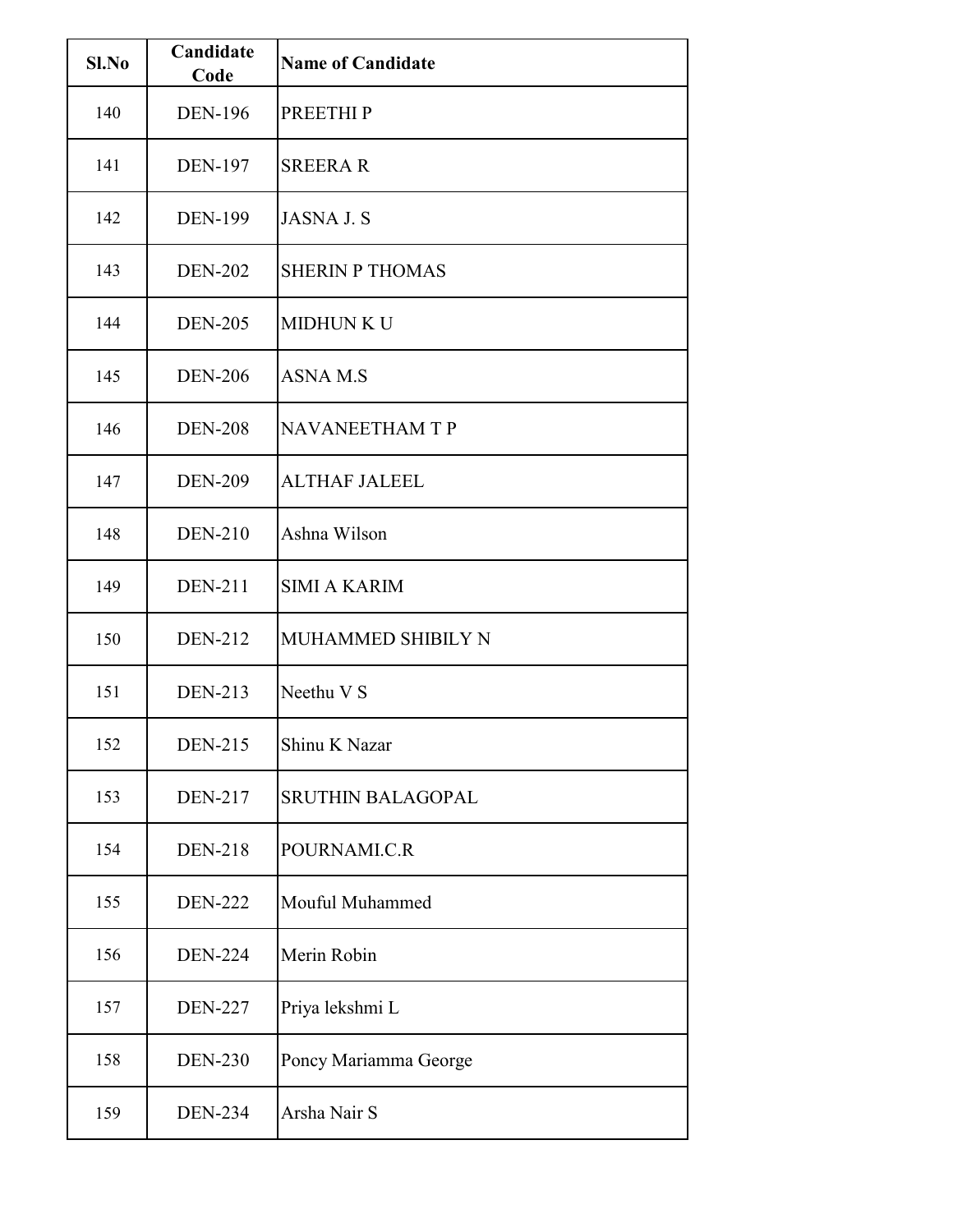| Sl.No | Candidate<br>Code | <b>Name of Candidate</b> |
|-------|-------------------|--------------------------|
| 160   | <b>DEN-235</b>    | Shikha suresh            |
| 161   | <b>DEN-236</b>    | <b>SHERIN ANNA JACOB</b> |
| 162   | <b>DEN-237</b>    | NEETHU V RAJ             |
| 163   | <b>DEN-239</b>    | Dr.ANJANA S NAIR         |
| 164   | <b>DEN-241</b>    | RESHMA ACHAMMA VARGHESE  |
| 165   | <b>DEN-242</b>    | Dr.NAMRATA RAMESH        |
| 166   | <b>DEN-243</b>    | Shilpa J Raj             |
| 167   | <b>DEN-244</b>    | <b>JERIN JESTUS</b>      |
| 168   | <b>DEN-245</b>    | Meril Thomas             |
| 169   | <b>DEN-246</b>    | <b>RADHIKA A R</b>       |
| 170   | <b>DEN-249</b>    | DEEPAK DILEEP KUMAR      |
| 171   | <b>DEN-250</b>    | Dr.Reji.S                |
| 172   | <b>DEN-251</b>    | Sini Thomas              |
| 173   | <b>DEN-253</b>    | Dr. Lijo Zachariah       |
| 174   | <b>DEN-254</b>    | <b>ISWARYA KRISHNAN</b>  |
| 175   | <b>DEN-255</b>    | Ninu Hasitha K           |
| 176   | <b>DEN-256</b>    | Naleena Joseph           |
| 177   | <b>DEN-257</b>    | LEKSHMIPRIYA.B           |
| 178   | <b>DEN-258</b>    | Dr Nimmy Anto            |
| 179   | <b>DEN-260</b>    | <b>LINU JOSE</b>         |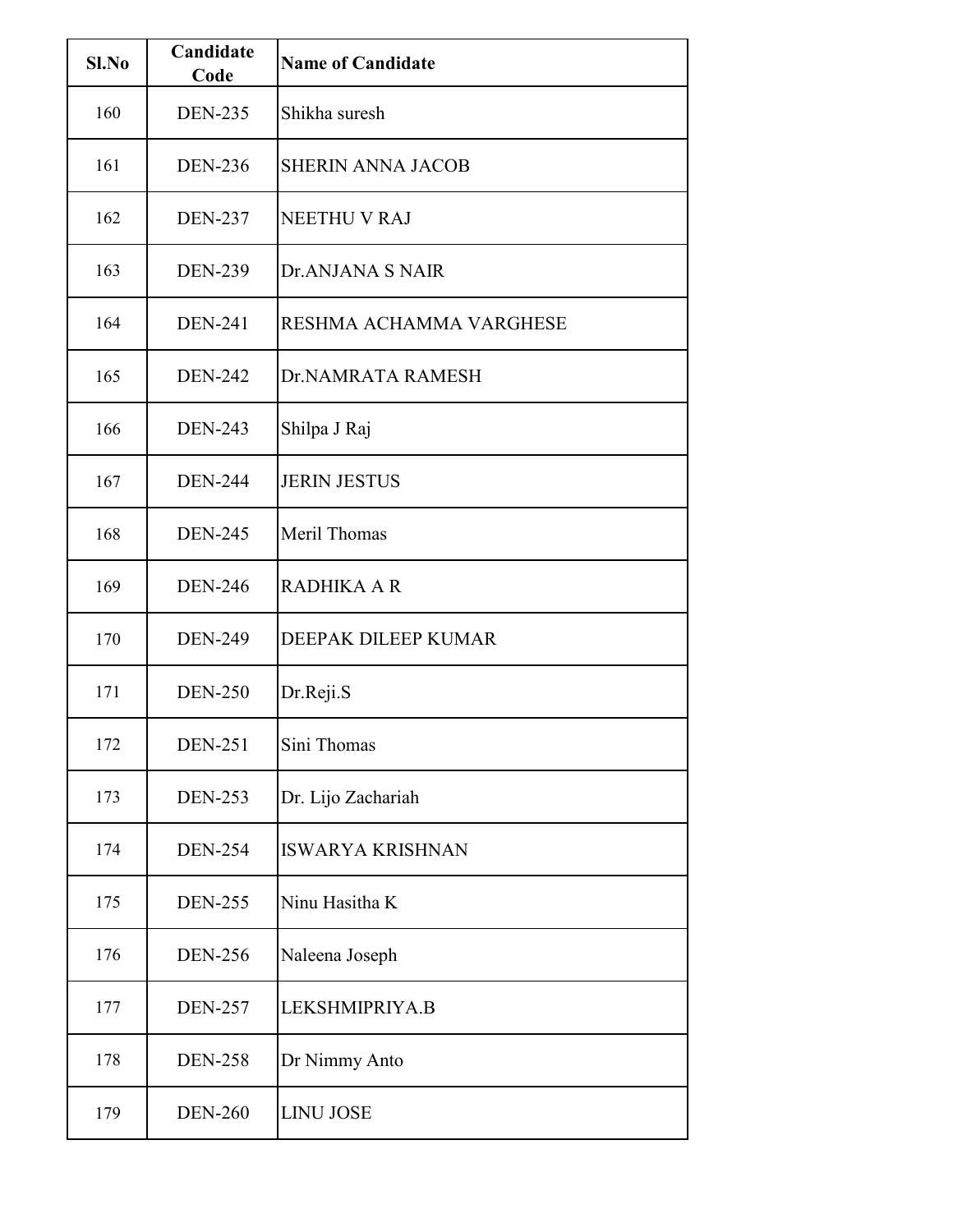| Sl.No | Candidate<br>Code | <b>Name of Candidate</b>  |
|-------|-------------------|---------------------------|
| 180   | <b>DEN-261</b>    | <b>ATHIRA K S</b>         |
| 181   | <b>DEN-262</b>    | Dr Aiswarya.P. Dileep     |
| 182   | <b>DEN-265</b>    | Subin P                   |
| 183   | <b>DEN-266</b>    | Merium cc Johnson         |
| 184   | <b>DEN-272</b>    | <b>ISWARYA KRISHNAN</b>   |
| 185   | <b>DEN-273</b>    | <b>ELIZABETH A ANTONY</b> |
| 186   | <b>DEN-274</b>    | <b>NIKHIL DAS C</b>       |
| 187   | <b>DEN-278</b>    | <b>MARY JAIN P</b>        |
| 188   | <b>DEN-279</b>    | <b>AMITHA MOHAN</b>       |
| 189   | <b>DEN-280</b>    | Dr. APARNA M N            |
| 190   | <b>DEN-282</b>    | NISHAD NIZAMUDDIN         |
| 191   | <b>DEN-284</b>    | Vismaya Shajahan          |
| 192   | <b>DEN-285</b>    | Hazna S                   |
| 193   | <b>DEN-286</b>    | <b>ARCHA RAMACHANDRAN</b> |
| 194   | <b>DEN-287</b>    | Anila Thottingal          |
| 195   | <b>DEN-288</b>    | Dr. Aparna M.N            |
| 196   | <b>DEN-289</b>    | RAJASREE.A.R              |
| 197   | <b>DEN-290</b>    | Dr.Shameera Rahim         |
| 198   | <b>DEN-292</b>    | <b>ASISH MUKUNDAN</b>     |
| 199   | <b>DEN-293</b>    | <b>LAKSHMY MENON</b>      |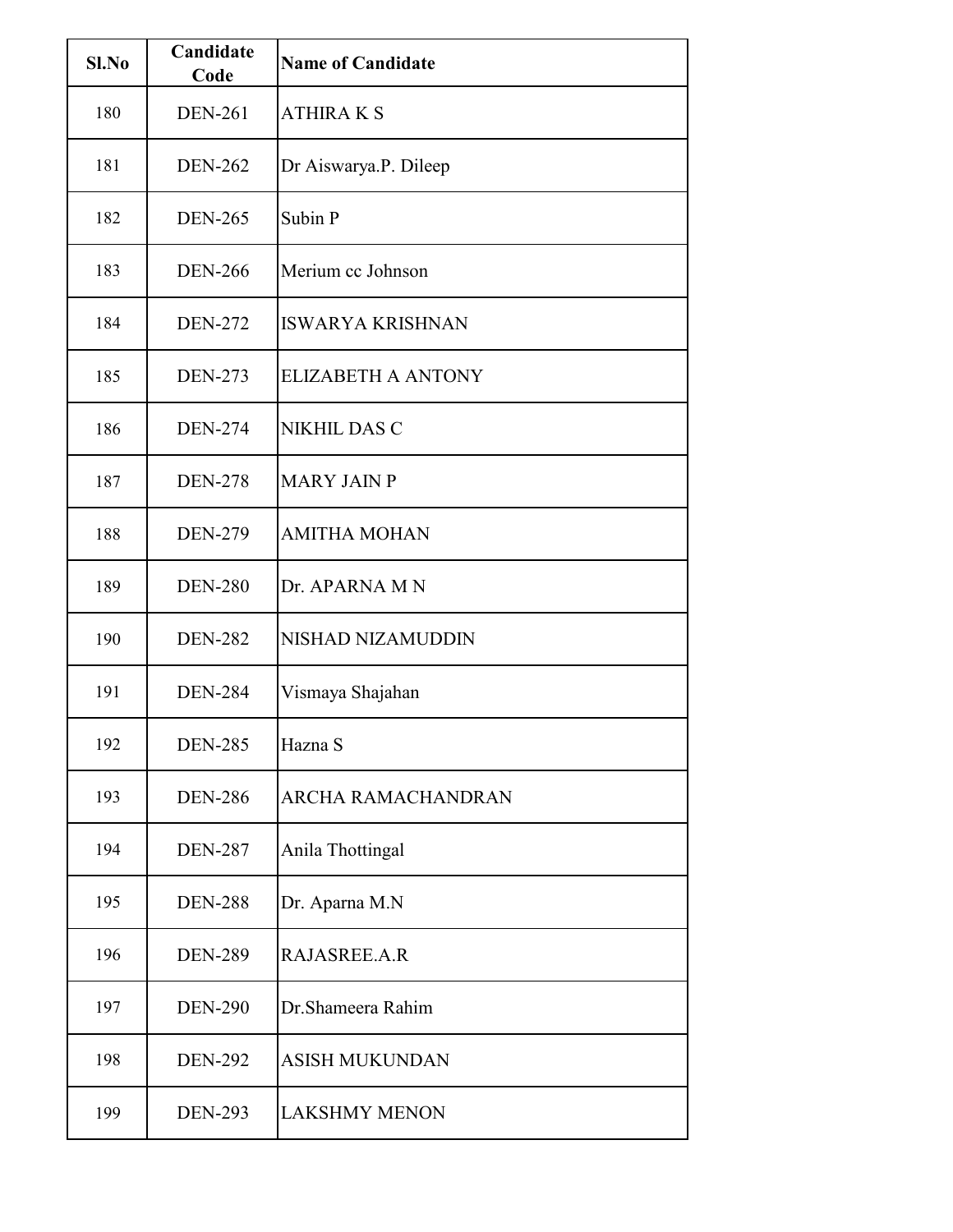| Sl.No | Candidate<br>Code | <b>Name of Candidate</b> |
|-------|-------------------|--------------------------|
| 200   | <b>DEN-294</b>    | Dr NIMA G GOPAL          |
| 201   | <b>DEN-295</b>    | Manoj KN                 |
| 202   | <b>DEN-297</b>    | <b>PADMAG</b>            |
| 203   | <b>DEN-298</b>    | <b>AJAY M</b>            |
| 204   | <b>DEN-301</b>    | Shabna S                 |
| 205   | <b>DEN-302</b>    | <b>ASEEF HUSSAIN</b>     |
| 206   | <b>DEN-303</b>    | <b>SATHYASREE D V</b>    |
| 207   | <b>DEN-304</b>    | <b>KAVYADS</b>           |
| 208   | <b>DEN-305</b>    | <b>LINU JOSE</b>         |
| 209   | <b>DEN-307</b>    | Dr SHIMA G GOPAL         |
| 210   | <b>DEN-308</b>    | Dr. Aleena C M           |
| 211   | <b>DEN-309</b>    | <b>ANJALI BABU A</b>     |
| 212   | <b>DEN-310</b>    | <b>LINU JOSE</b>         |
| 213   | <b>DEN-311</b>    | <b>SARANYA B.L</b>       |
| 214   | <b>DEN-312</b>    | <b>ATHIRA S MOHAN</b>    |
| 215   | <b>DEN-314</b>    | Evelyn Edith in          |
| 216   | <b>DEN-315</b>    | <b>ARATHIJL</b>          |
| 217   | <b>DEN-317</b>    | S.Shifaz Khan            |
| 218   | <b>DEN-318</b>    | <b>SANJANA SATHYAN</b>   |
| 219   | DEN-319           | <b>AMITHA PRASANNAN</b>  |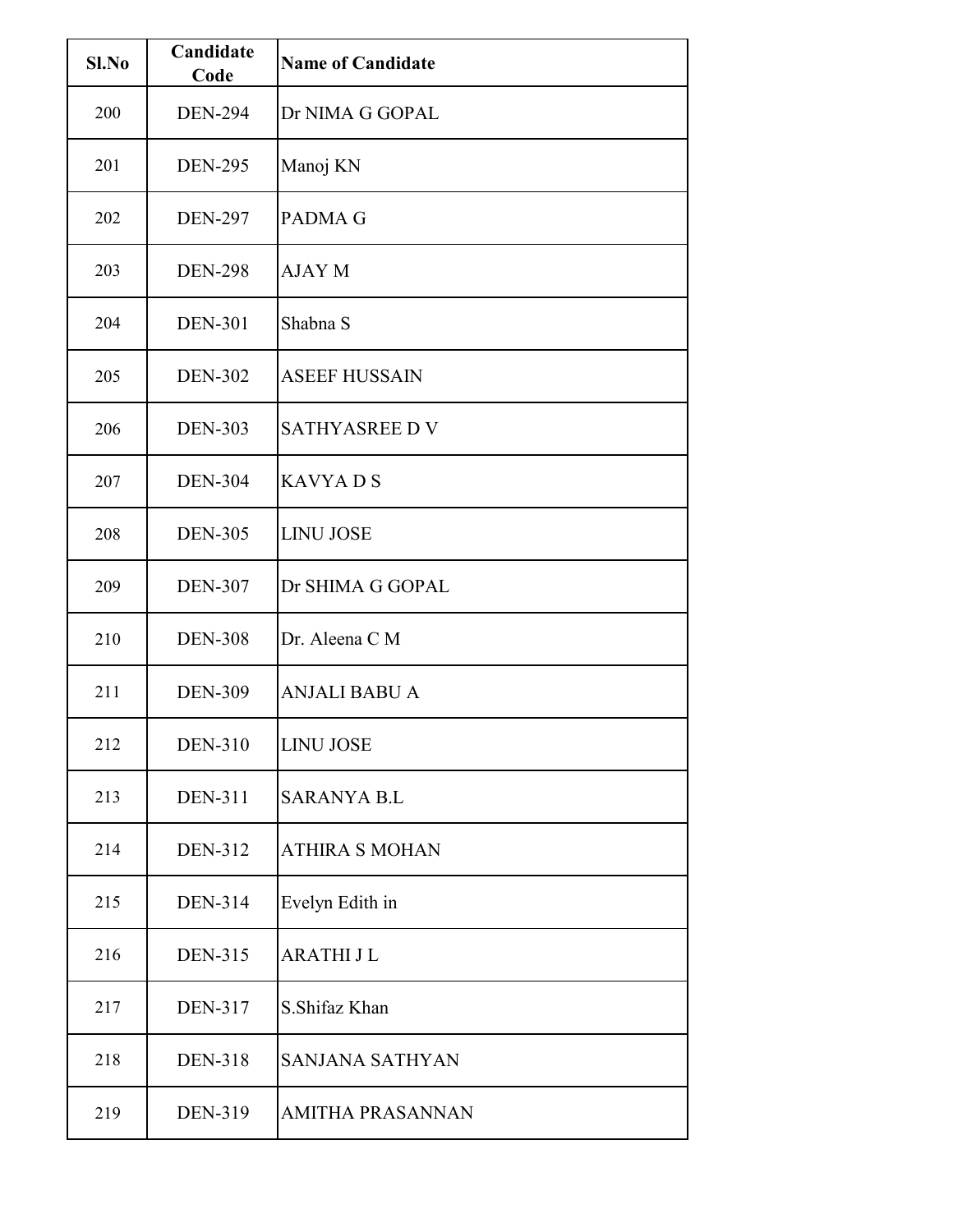| Sl.No | Candidate<br>Code | <b>Name of Candidate</b> |
|-------|-------------------|--------------------------|
| 220   | <b>DEN-320</b>    | Punya N S                |
| 221   | <b>DEN-322</b>    | <b>SRIKANT S RAJAN</b>   |
| 222   | <b>DEN-323</b>    | <b>AKHIL.S</b>           |
| 223   | <b>DEN-324</b>    | srikant s rajan          |
| 224   | <b>DEN-325</b>    | Dr NAICYPP               |
| 225   | <b>DEN-327</b>    | Dr Sreelekshmy.M         |
| 226   | <b>DEN-328</b>    | Vivin Varghese Mathew    |
| 227   | <b>DEN-329</b>    | <b>TISHA DANIEL</b>      |
| 228   | <b>DEN-330</b>    | Ally B Chand             |
| 229   | <b>DEN-331</b>    | Arjun s                  |
| 230   | <b>DEN-332</b>    | Fousiya Ali              |
| 231   | <b>DEN-333</b>    | <b>ARATHY FRANKLIN</b>   |
| 232   | <b>DEN-334</b>    | Padmavathy.T             |
| 233   | <b>DEN-335</b>    | Shikha                   |
| 234   | <b>DEN-336</b>    | Ajmal Khan Kattak S      |
| 235   | <b>DEN-338</b>    | Remya Sekhar             |
| 236   | <b>DEN-340</b>    | Femina MP                |
| 237   | <b>DEN-341</b>    | Reshma Rajendran         |
| 238   | <b>DEN-344</b>    | <b>JOMY M THOMAS</b>     |
| 239   | <b>DEN-345</b>    | <b>DIVYA RANJITH</b>     |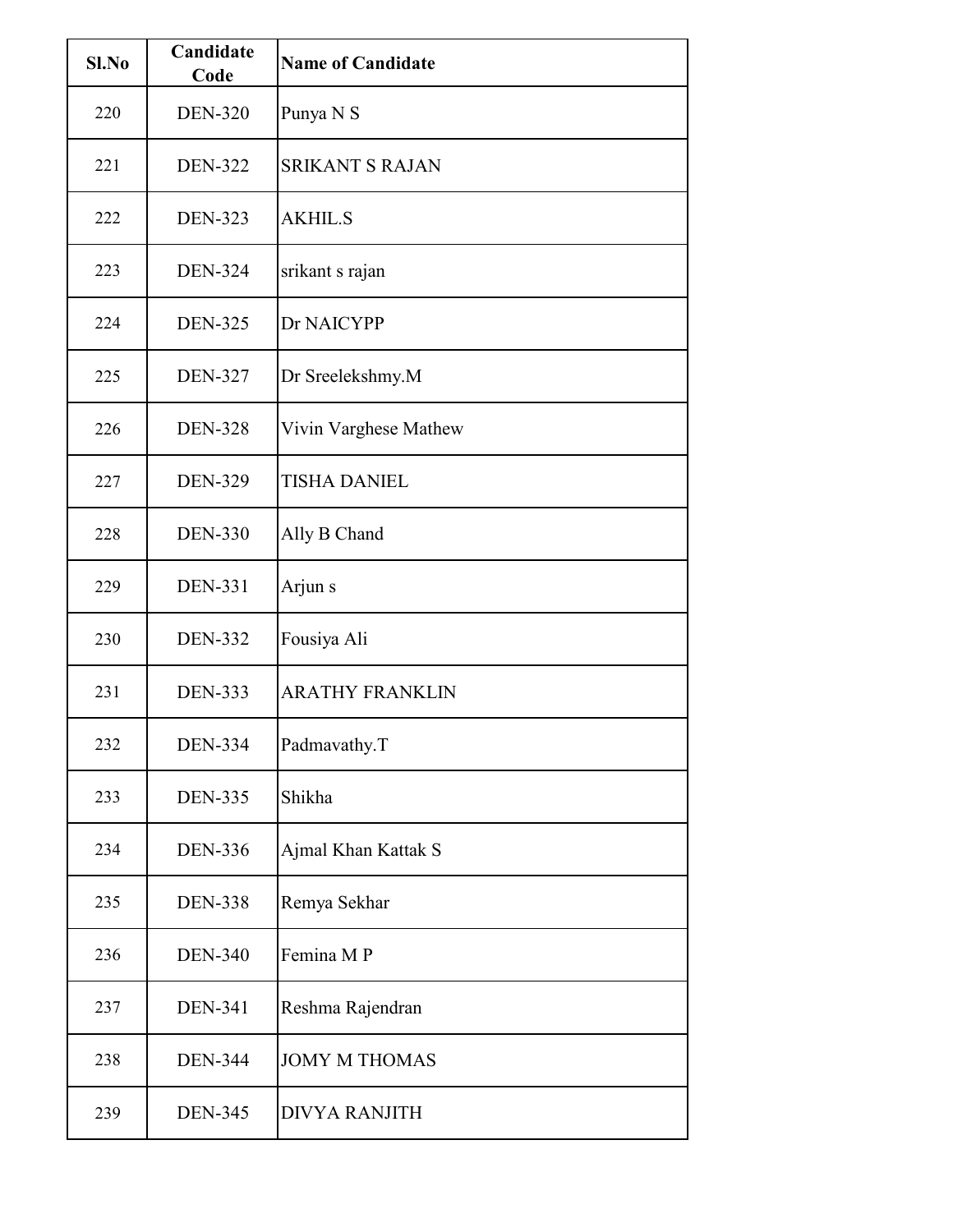| Sl.No | Candidate<br>Code | <b>Name of Candidate</b>    |
|-------|-------------------|-----------------------------|
| 240   | <b>DEN-348</b>    | Dr Gigi Roy                 |
| 241   | <b>DEN-351</b>    | <b>AGITTA JAMES</b>         |
| 242   | <b>DEN-354</b>    | Dr DIVYA MURALEEDHARAN NAIR |
| 243   | <b>DEN-355</b>    | Balagopal N. R              |
| 244   | <b>DEN-356</b>    | Ullassnair                  |
| 245   | <b>DEN-357</b>    | <b>APARNA V V</b>           |
| 246   | <b>DEN-358</b>    | Feba Saji                   |
| 247   | <b>DEN-359</b>    | <b>ALINA ANTONY</b>         |
| 248   | <b>DEN-360</b>    | Neethu Nixon                |
| 249   | <b>DEN-361</b>    | <b>ATHIRA GIREESH</b>       |
| 250   | <b>DEN-362</b>    | <b>SRUTHY S RAJ</b>         |
| 251   | <b>DEN-363</b>    | Meenu Gopakumar             |
| 252   | <b>DEN-364</b>    | Dr. VEENA SREEKUMAR         |
| 253   | <b>DEN-365</b>    | <b>MEGHANA R</b>            |
| 254   | <b>DEN-366</b>    | <b>ANEENA A KHADER</b>      |
| 255   | <b>DEN-367</b>    | <b>ARCHANA V.S</b>          |
| 256   | <b>DEN-369</b>    | Aparna S                    |
| 257   | <b>DEN-370</b>    | <b>SHAMLA S</b>             |
| 258   | <b>DEN-371</b>    | Dr Noufal N BDS             |
| 259   | <b>DEN-372</b>    | Asha CL                     |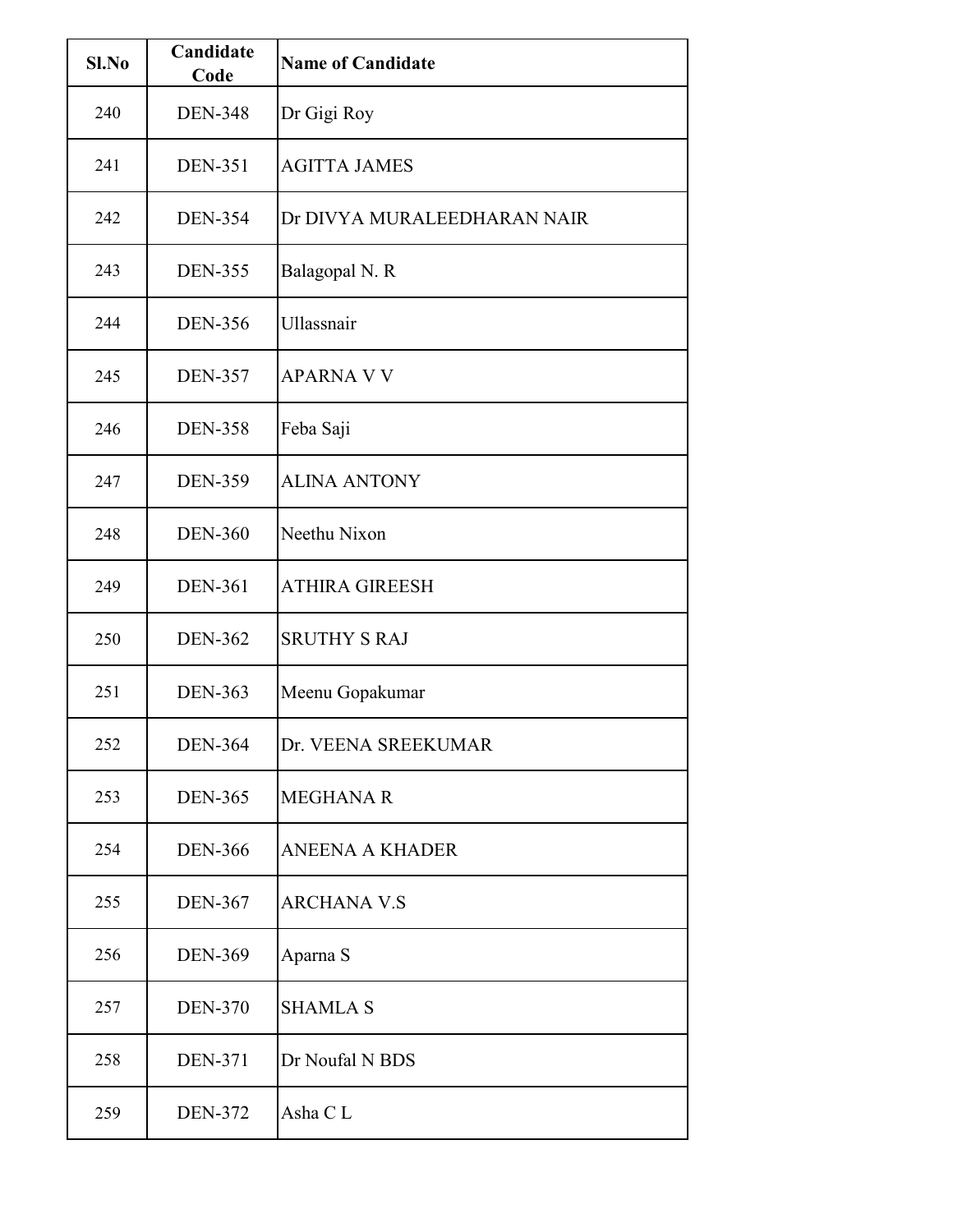| Sl.No | Candidate<br>Code | <b>Name of Candidate</b>    |
|-------|-------------------|-----------------------------|
| 260   | <b>DEN-377</b>    | <b>FARIS A</b>              |
| 261   | <b>DEN-379</b>    | <b>SARANYA R.</b>           |
| 262   | <b>DEN-381</b>    | Sareena mol M               |
| 263   | <b>DEN-383</b>    | <b>AMINA B</b>              |
| 264   | <b>DEN-384</b>    | <b>LEKSHMI J</b>            |
| 265   | <b>DEN-386</b>    | Sneha Susan Koshy           |
| 266   | <b>DEN-387</b>    | <b>SITHARA V</b>            |
| 267   | <b>DEN-388</b>    | Nisheeda N                  |
| 268   | <b>DEN-389</b>    | Janetha Edwin               |
| 269   | <b>DEN-390</b>    | Dr. Rinu Rajan              |
| 270   | <b>DEN-391</b>    | Dr SALAAMA                  |
| 271   | <b>DEN-392</b>    | DR. JAYAKRISHNAN. A         |
| 272   | <b>DEN-393</b>    | <b>KRISHNA A</b>            |
| 273   | <b>DEN-394</b>    | Dr. SAHYA . S LAL           |
| 274   | <b>DEN-395</b>    | Susan Sara Varghese         |
| 275   | <b>DEN-396</b>    | Sumaya .T                   |
| 276   | <b>DEN-397</b>    | Asif al muhammed m          |
| 277   | <b>DEN-399</b>    | Sharon Faria                |
| 278   | <b>DEN-400</b>    | Kathu. C                    |
| 279   | <b>DEN-401</b>    | <b>Sharmy Miriam Morris</b> |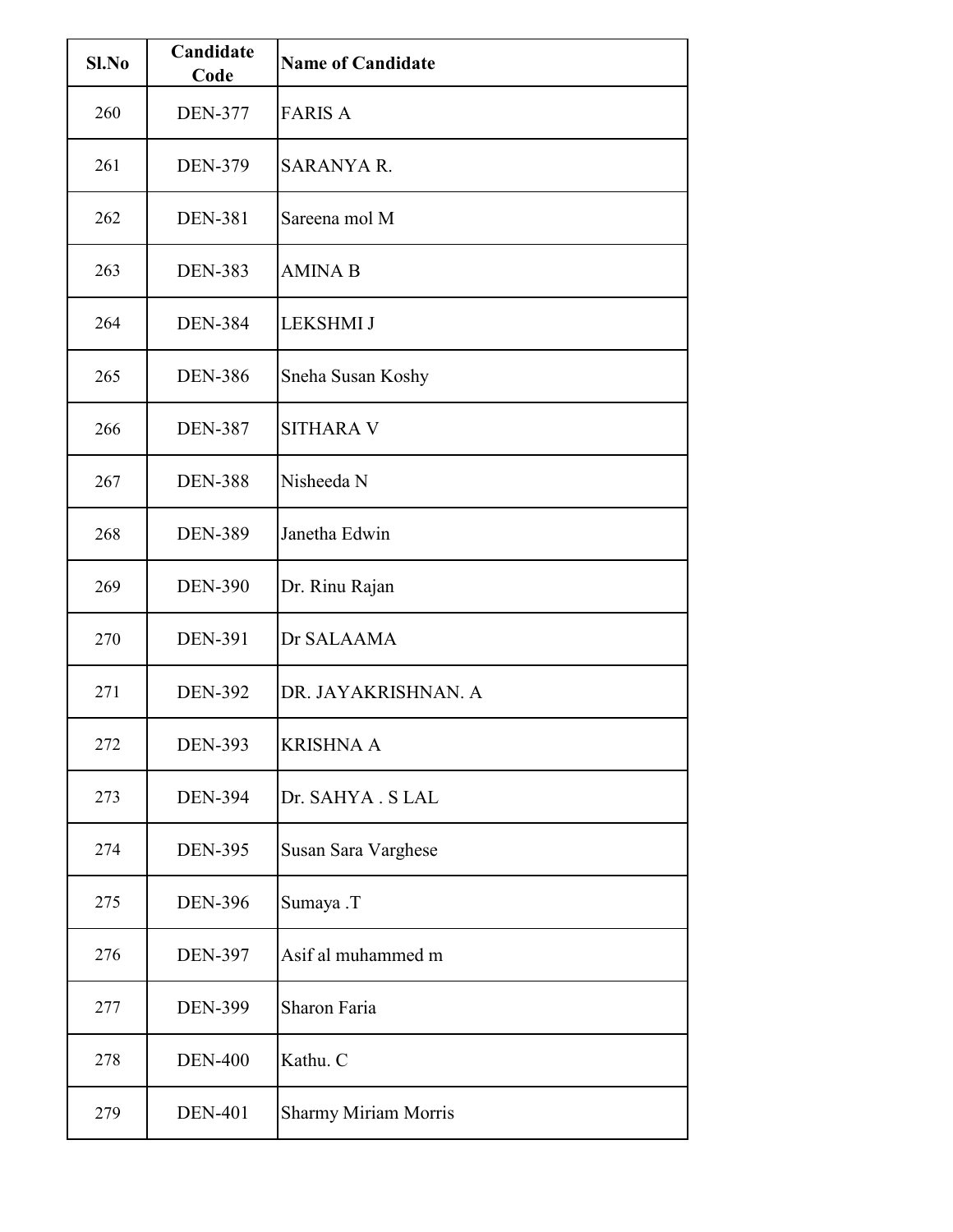| Sl.No | Candidate<br>Code | <b>Name of Candidate</b>  |
|-------|-------------------|---------------------------|
| 280   | <b>DEN-402</b>    | <b>SHABANA KHAN</b>       |
| 281   | <b>DEN-403</b>    | Sumy                      |
| 282   | <b>DEN-404</b>    | <b>ANUSR</b>              |
| 283   | <b>DEN-405</b>    | <b>ASHIQUE S</b>          |
| 284   | <b>DEN-406</b>    | <b>NIYAS SL</b>           |
| 285   | <b>DEN-407</b>    | Sreeja R                  |
| 286   | <b>DEN-408</b>    | NOMY A S                  |
| 287   | <b>DEN-409</b>    | Jasna j.s                 |
| 288   | <b>DEN-410</b>    | Dr .ROHINI P. V           |
| 289   | <b>DEN-411</b>    | <b>AMRUTHA RAJ T L</b>    |
| 290   | <b>DEN-413</b>    | ANJANA APPUKUTTAN         |
| 291   | <b>DEN-414</b>    | <b>BENAZIR MBE</b>        |
| 292   | <b>DEN-415</b>    | Asif al muhammed m        |
| 293   | <b>DEN-416</b>    | <b>SAINA S</b>            |
| 294   | <b>DEN-418</b>    | <b>BEEMA HAMEED</b>       |
| 295   | <b>DEN-420</b>    | Dr VIDHYA RAJ N R         |
| 296   | <b>DEN-421</b>    | <b>ANCY REGHUNATH</b>     |
| 297   | <b>DEN-422</b>    | <b>SWATHY KRISHNA R S</b> |
| 298   | <b>DEN-423</b>    | Varsha J                  |
| 299   | <b>DEN-424</b>    | <b>SHIBIN NAZAR</b>       |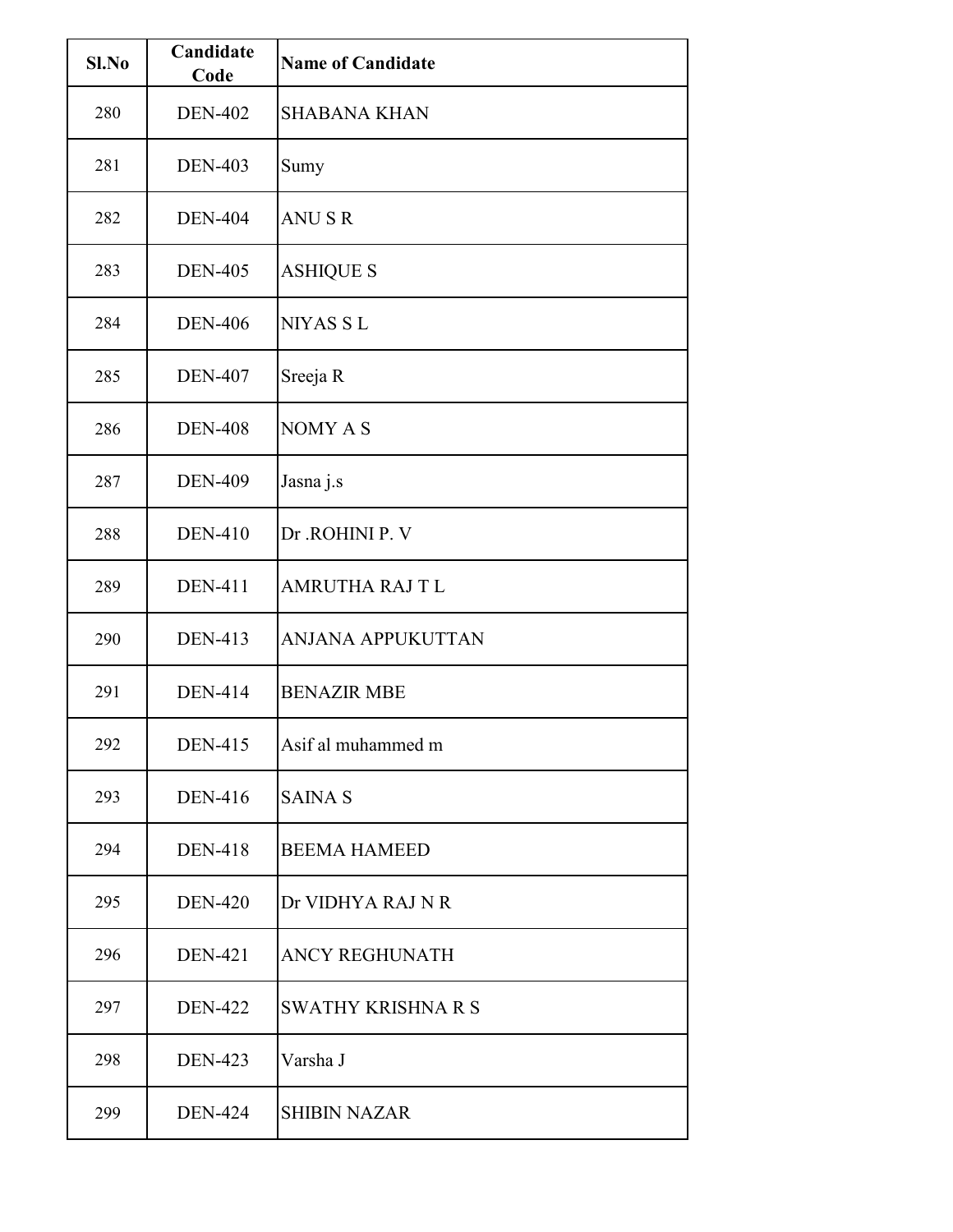| Sl.No | Candidate<br>Code | <b>Name of Candidate</b>  |
|-------|-------------------|---------------------------|
| 300   | <b>DEN-425</b>    | <b>CHERIN C KAMMATTIL</b> |
| 301   | <b>DEN-426</b>    | <b>DR.SOMY RAJU</b>       |
| 302   | <b>DEN-428</b>    | <b>REVATHY K S</b>        |
| 303   | <b>DEN-429</b>    | Anu S.L                   |
| 304   | <b>DEN-430</b>    | <b>HARIKRISHNAN R</b>     |
| 305   | <b>DEN-431</b>    | <b>KAVITHA PRAKASH</b>    |
| 306   | <b>DEN-432</b>    | <b>Silvy Alex</b>         |
| 307   | <b>DEN-433</b>    | PRAJITHA S                |
| 308   | <b>DEN-436</b>    | <b>ANILA S</b>            |
| 309   | <b>DEN-437</b>    | <b>SUHAIL SALIM</b>       |
| 310   | <b>DEN-438</b>    | <b>NEERAJA S</b>          |
| 311   | <b>DEN-439</b>    | <b>SACHU SOMAN</b>        |
| 312   | <b>DEN-440</b>    | NAJIYA NK                 |
| 313   | <b>DEN-442</b>    | Chinju Susan Martin       |
| 314   | <b>DEN-443</b>    | <b>JIJI MAMAN</b>         |
| 315   | <b>DEN-444</b>    | <b>REMYA JOHN</b>         |
| 316   | <b>DEN-445</b>    | <b>MITHRAVINDA B S</b>    |
| 317   | <b>DEN-446</b>    | <b>VAISAKH V S</b>        |
| 318   | <b>DEN-447</b>    | <b>JINCY JOHN</b>         |
| 319   | <b>DEN-448</b>    | Dr Artheesh M R           |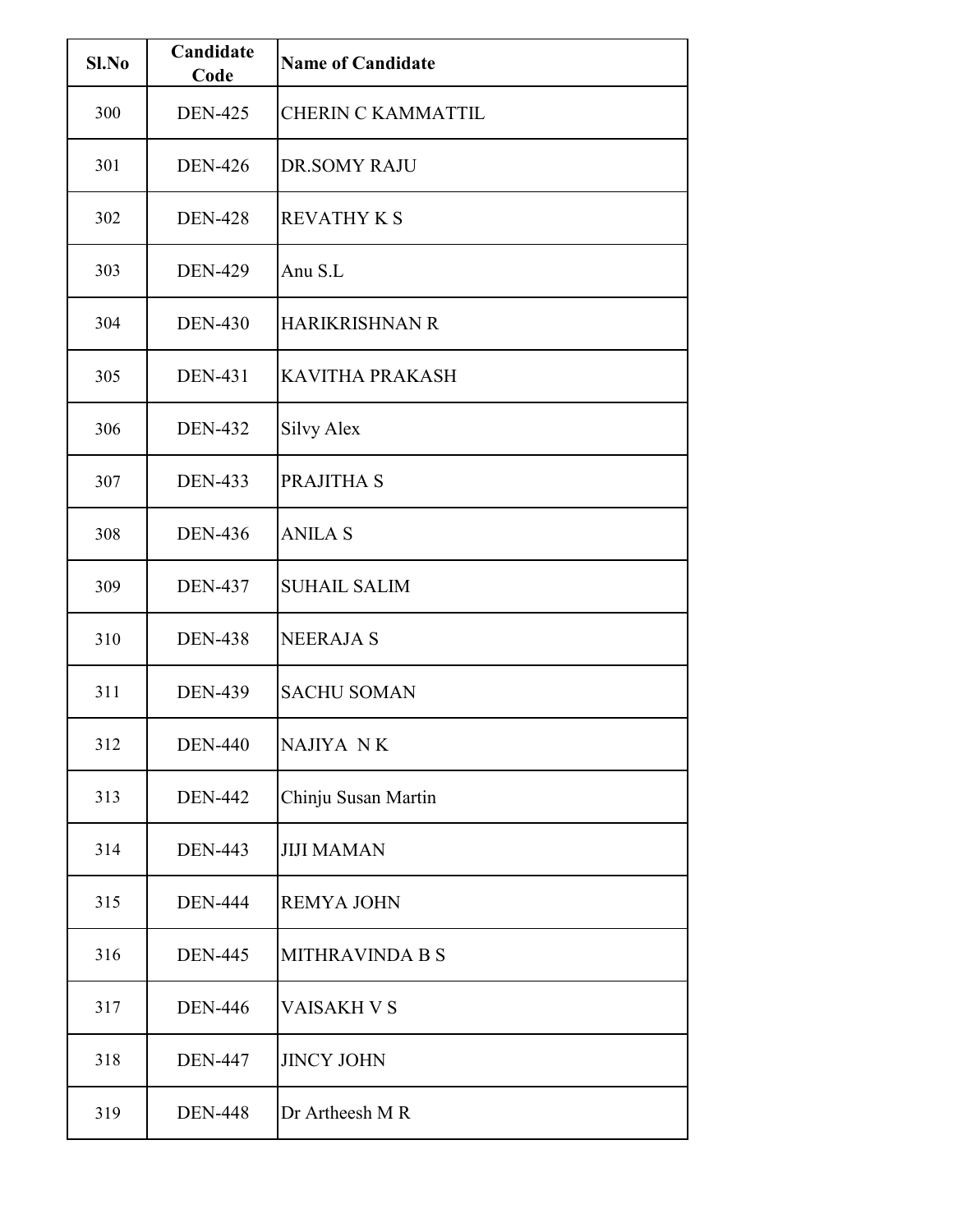| Sl.No | Candidate<br>Code | <b>Name of Candidate</b>  |
|-------|-------------------|---------------------------|
| 320   | <b>DEN-449</b>    | <b>CLINT PRABHATH</b>     |
| 321   | <b>DEN-450</b>    | Dr Artheesh M R           |
| 322   | <b>DEN-452</b>    | <b>DIVYA CHANDRA S</b>    |
| 323   | <b>DEN-454</b>    | <b>MERIN GRACE GEORGE</b> |
| 324   | <b>DEN-455</b>    | Dr CIBIN D MATHEW         |
| 325   | <b>DEN-456</b>    | DR.SURAJ JOHN THARAKAN    |
| 326   | <b>DEN-457</b>    | <b>SURYA SL</b>           |
| 327   | <b>DEN-458</b>    | <b>ARYA KRISHNA S</b>     |
| 328   | <b>DEN-459</b>    | <b>RISHANA NIZAR</b>      |
| 329   | <b>DEN-460</b>    | <b>JOSE KURIAN</b>        |
| 330   | <b>DEN-461</b>    | <b>SRAYAS SABU GEORGE</b> |
| 331   | <b>DEN-462</b>    | Vinay Kaviraj             |
| 332   | <b>DEN-463</b>    | <b>SAJINA.S</b>           |
| 333   | <b>DEN-465</b>    | Salwa aliyarukunju salim  |
| 334   | <b>DEN-466</b>    | Aswathy S                 |
| 335   | <b>DEN-467</b>    | <b>KRISHNACHANDRAN B</b>  |
| 336   | <b>DEN-469</b>    | <b>DELPHIN ANTONY</b>     |
| 337   | <b>DEN-470</b>    | Dr Bibi George            |
| 338   | <b>DEN-472</b>    | Dr. NIMY ANN JOSE         |
| 339   | <b>DEN-473</b>    | <b>SILPA SIVAN</b>        |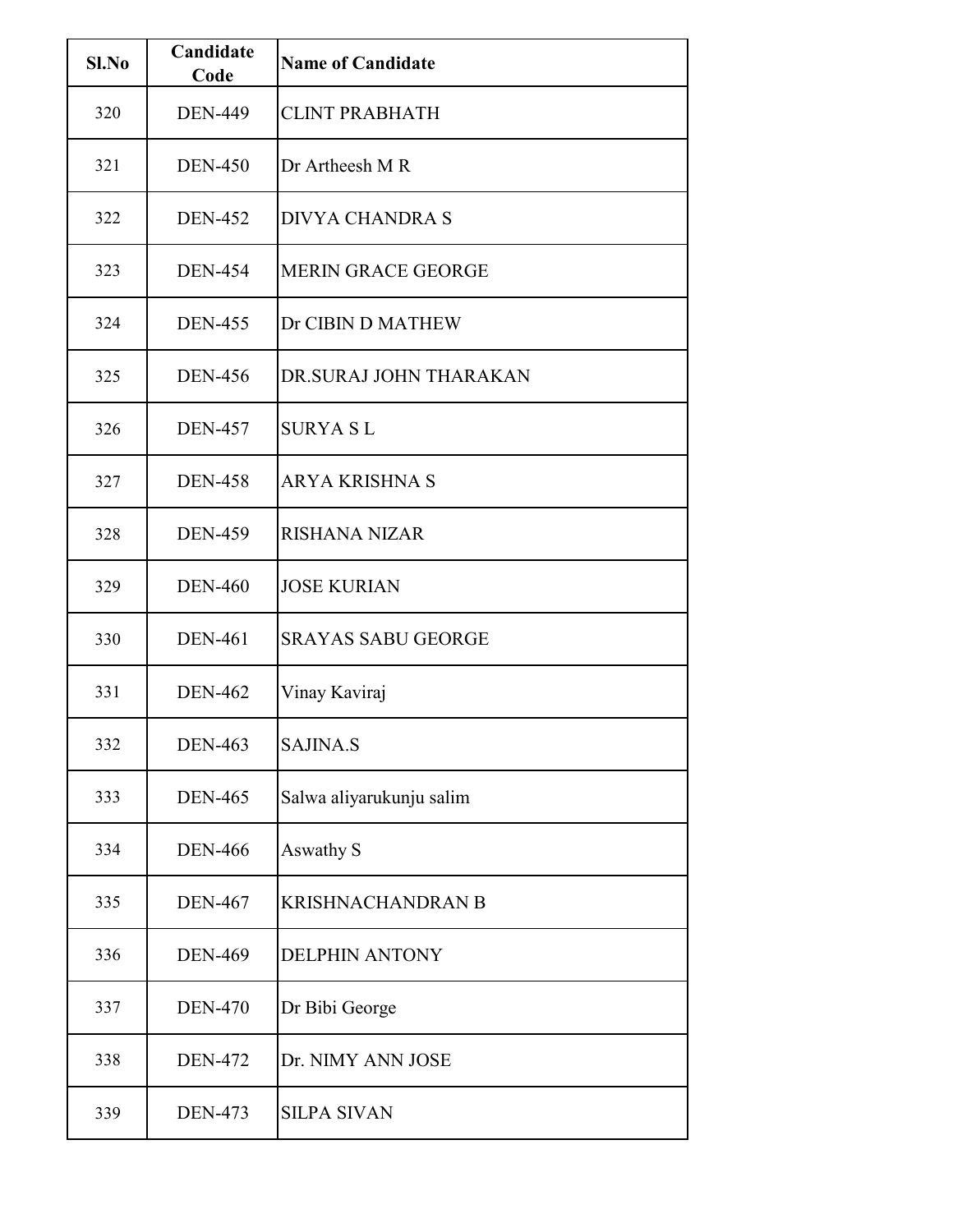| Sl.No | Candidate<br>Code | <b>Name of Candidate</b> |
|-------|-------------------|--------------------------|
| 340   | <b>DEN-474</b>    | <b>FOUSIA A R</b>        |
| 341   | <b>DEN-475</b>    | DIVYA DAS .D             |
| 342   | <b>DEN-476</b>    | <b>Sruthy Sasi</b>       |
| 343   | <b>DEN-477</b>    | Shana Latheef            |
| 344   | <b>DEN-478</b>    | <b>NEETHUMR</b>          |
| 345   | <b>DEN-480</b>    | UDAY KRISHNAKUMAR K      |
| 346   | <b>DEN-481</b>    | <b>ATHIRA MOHAN</b>      |
| 347   | <b>DEN-482</b>    | DR Diljith Rishi         |
| 348   | <b>DEN-483</b>    | sharon vk                |
| 349   | <b>DEN-484</b>    | Anagha S                 |
| 350   | <b>DEN-486</b>    | <b>VIKHNESH S</b>        |
| 351   | <b>DEN-487</b>    | <b>SUJAI KS</b>          |
| 352   | <b>DEN-488</b>    | Gayathri Balagopal       |
| 353   | <b>DEN-489</b>    | Arjun S                  |
| 354   | <b>DEN-490</b>    | Dr JASMIN JOSE           |
| 355   | <b>DEN-492</b>    | <b>SILPASS</b>           |
| 356   | <b>DEN-493</b>    | <b>ANUSREE RAJU</b>      |
| 357   | <b>DEN-496</b>    | Dr ROSE FRANCIS P        |
| 358   | <b>DEN-497</b>    | S Shiny                  |
| 359   | <b>DEN-498</b>    | Anchana Elza Mathew      |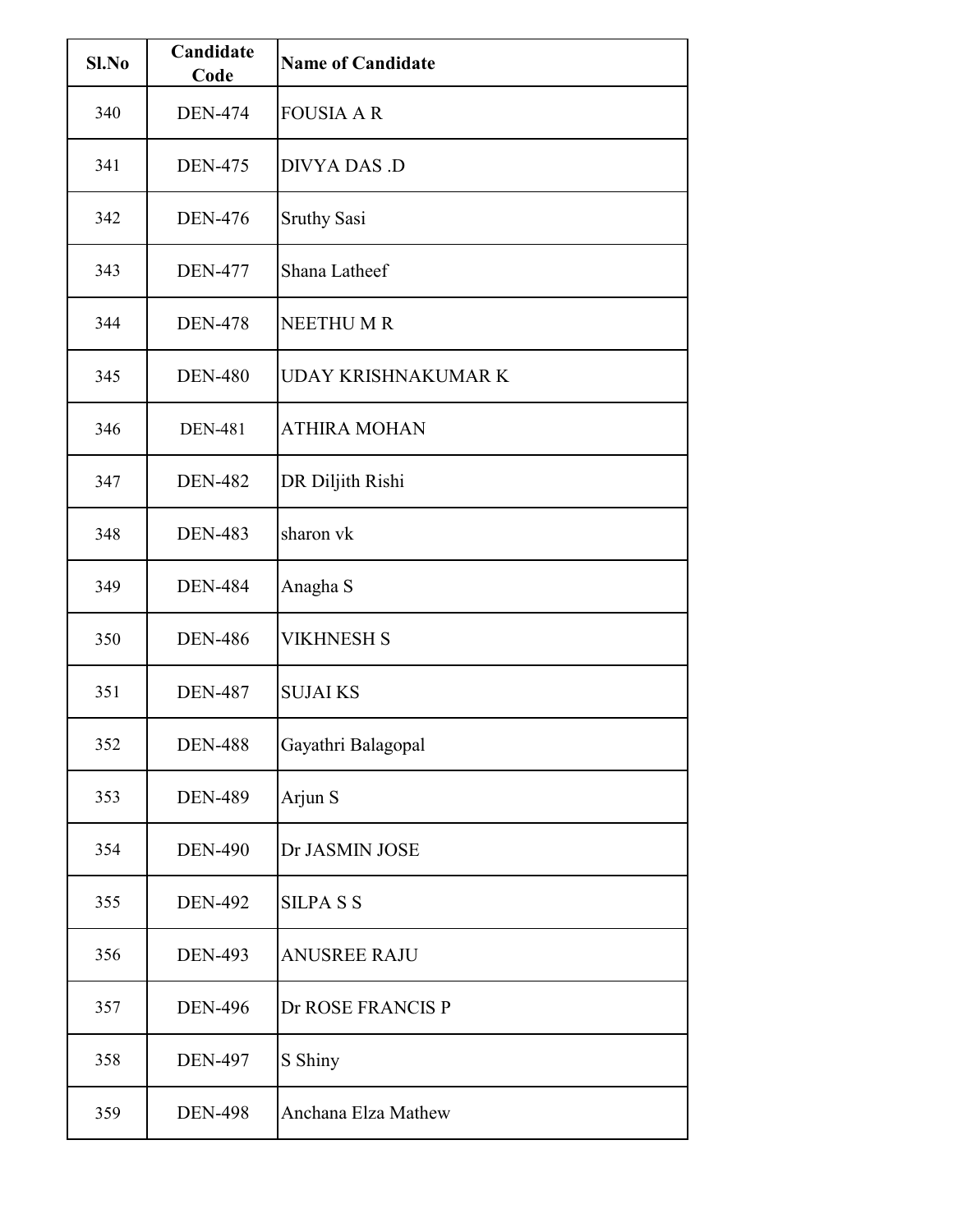| Sl.No | Candidate<br>Code | <b>Name of Candidate</b>  |
|-------|-------------------|---------------------------|
| 360   | <b>DEN-503</b>    | Jesna, A                  |
| 361   | <b>DEN-504</b>    | Chippy sathyan            |
| 362   | <b>DEN-505</b>    | VISHAK CHAND C.U          |
| 363   | <b>DEN-506</b>    | <b>BLESTAMOL S L</b>      |
| 364   | <b>DEN-507</b>    | VISHNU PRIYA V            |
| 365   | <b>DEN-508</b>    | Chippy Sathyan            |
| 366   | <b>DEN-510</b>    | <b>LEKSHMILR</b>          |
| 367   | <b>DEN-511</b>    | <b>ASWIN S</b>            |
| 368   | <b>DEN-512</b>    | Dr Sheeja Shaji           |
| 369   | <b>DEN-513</b>    | Aswathy sunandan          |
| 370   | <b>DEN-514</b>    | Siyad s                   |
| 371   | <b>DEN-517</b>    | <b>BEEGUM HANNA M A</b>   |
| 372   | <b>DEN-518</b>    | <b>MIDHILA D</b>          |
| 373   | <b>DEN-519</b>    | HARITHA UNNIKRISHNAN M    |
| 374   | <b>DEN-520</b>    | Dr Aswathy Balabhadran S  |
| 375   | <b>DEN-521</b>    | Nithul ponmali            |
| 376   | <b>DEN-522</b>    | VIJITH KV                 |
| 377   | <b>DEN-523</b>    | <b>DILLIS B FERNANDEZ</b> |
| 378   | <b>DEN-524</b>    | Anju Mammen               |
| 379   | <b>DEN-526</b>    | Anusha Jose               |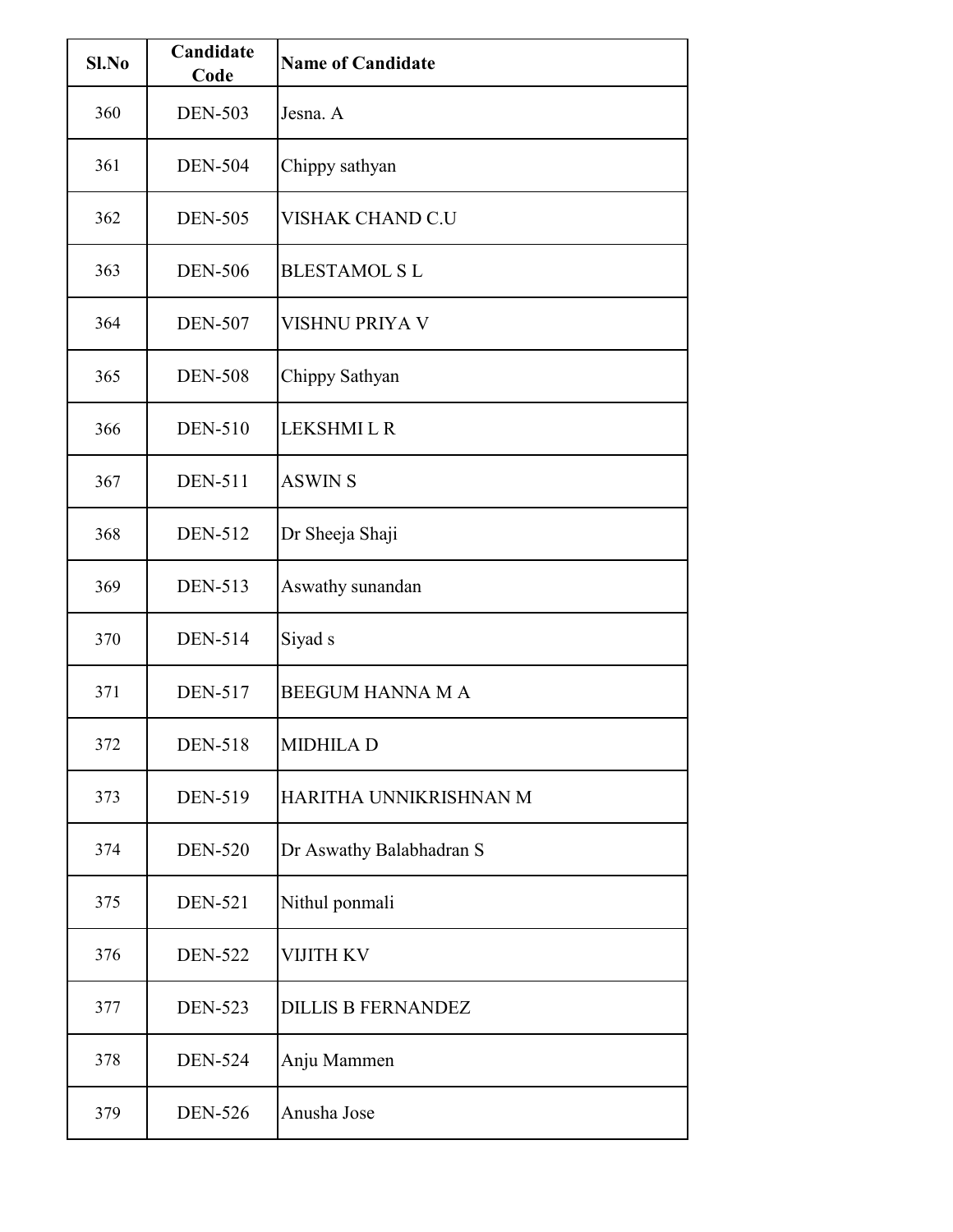| Sl.No | Candidate<br>Code | <b>Name of Candidate</b> |
|-------|-------------------|--------------------------|
| 380   | <b>DEN-527</b>    | <b>VYSAKHL</b>           |
| 381   | <b>DEN-528</b>    | <b>NEELIMA A</b>         |
| 382   | <b>DEN-530</b>    | <b>INDUG</b>             |
| 383   | <b>DEN-533</b>    | <b>TINUSP</b>            |
| 384   | <b>DEN-534</b>    | <b>SILPA ANN JACOB</b>   |
| 385   | <b>DEN-537</b>    | <b>DEEPAGS</b>           |
| 386   | <b>DEN-539</b>    | <b>REBI SIVANANDAN</b>   |
| 387   | <b>DEN-540</b>    | Dr Bhagyalekshmi. M      |
| 388   | <b>DEN-541</b>    | Dr RAJESHWARY E R        |
| 389   | <b>DEN-542</b>    | <b>ASHNAR</b>            |
| 390   | <b>DEN-543</b>    | <b>ANAGHA S</b>          |
| 391   | <b>DEN-544</b>    | THUNSY THAJ              |
| 392   | <b>DEN-545</b>    | <b>KAVYA MOHAN</b>       |
| 393   | <b>DEN-547</b>    | <b>KHADEEJA.R</b>        |
| 394   | <b>DEN-548</b>    | Aparna Zajiv             |
| 395   | <b>DEN-550</b>    | <b>VEESHNA MOL V</b>     |
| 396   | <b>DEN-551</b>    | <b>AJMAL MUHAMMED</b>    |
| 397   | <b>DEN-552</b>    | <b>SUMA S MOHAN</b>      |
| 398   | <b>DEN-554</b>    | Athira Gopinath          |
| 399   | <b>DEN-555</b>    | Rini Raju                |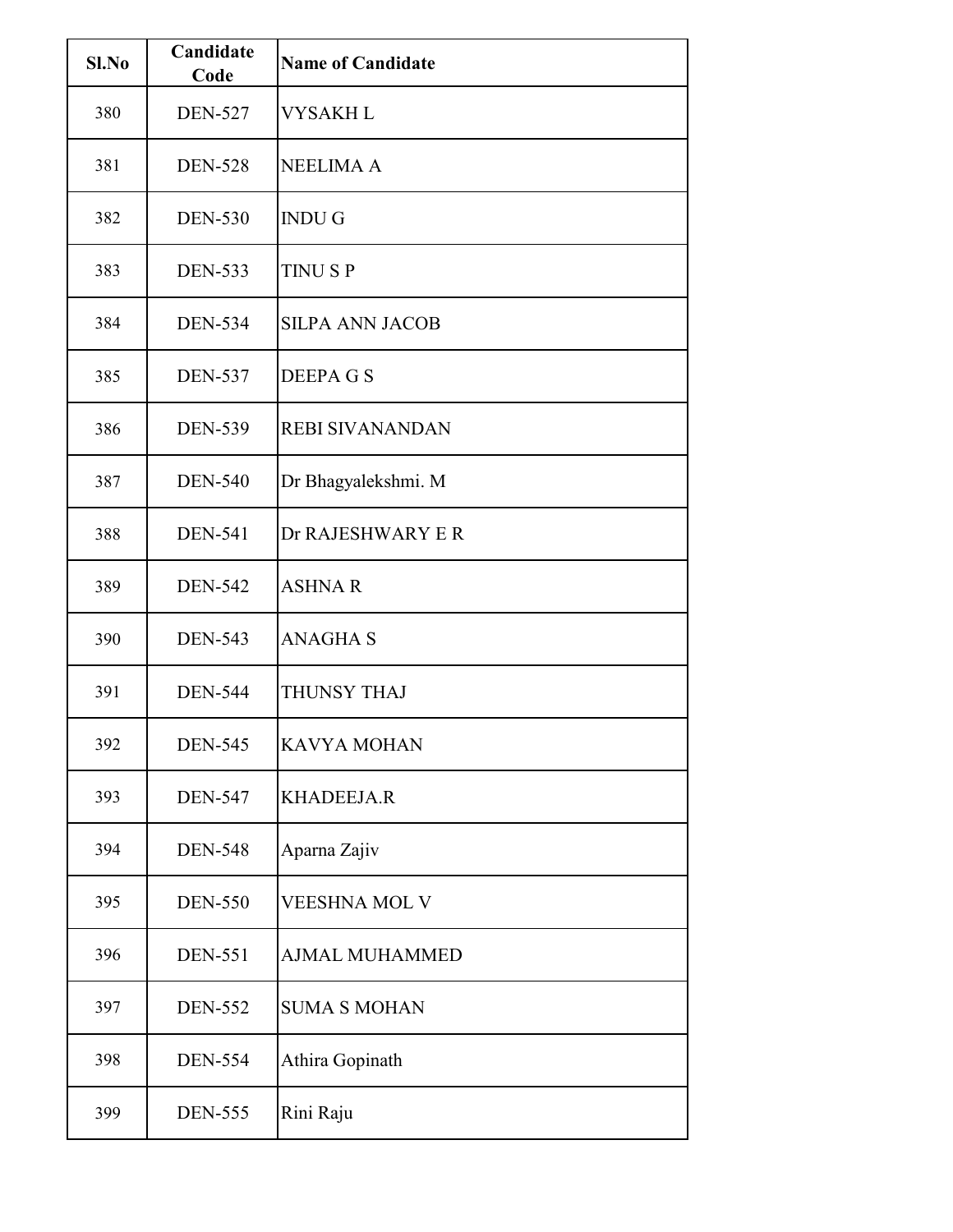| Sl.No | Candidate<br>Code | <b>Name of Candidate</b> |
|-------|-------------------|--------------------------|
| 400   | <b>DEN-556</b>    | Akshay.A.S               |
| 401   | <b>DEN-559</b>    | <b>TOJO RAPHEAL</b>      |
| 402   | <b>DEN-560</b>    | VIJIL V R                |
| 403   | <b>DEN-561</b>    | Nair Meenu Radhakrishnan |
| 404   | <b>DEN-562</b>    | <b>GAYATRI NAIR A R</b>  |
| 405   | <b>DEN-563</b>    | Dr.Reshma S.A            |
| 406   | <b>DEN-566</b>    | Ahzana Abda              |
| 407   | <b>DEN-568</b>    | ANWARSHA. N              |
| 408   | <b>DEN-570</b>    | Shameena S Latheef       |
| 409   | <b>DEN-571</b>    | Dhanya Dineshkumar       |
| 410   | <b>DEN-573</b>    | Dr MERLIN MARIAM JOY     |
| 411   | <b>DEN-574</b>    | DR.ASWATHY SANTHOSH      |
| 412   | <b>DEN-575</b>    | <b>BIJIL BABU</b>        |
| 413   | <b>DEN-577</b>    | <b>RAMZIA BASHEER</b>    |
| 414   | <b>DEN-578</b>    | <b>SREEJISH S</b>        |
| 415   | <b>DEN-579</b>    | <b>SUMI SALEEM</b>       |
| 416   | <b>DEN-581</b>    | Lekshmi Mohan J          |
| 417   | <b>DEN-582</b>    | <b>ABITHA B S</b>        |
| 418   | <b>DEN-583</b>    | Fathima Asanar           |
| 419   | <b>DEN-584</b>    | Karthik Chandran R. J    |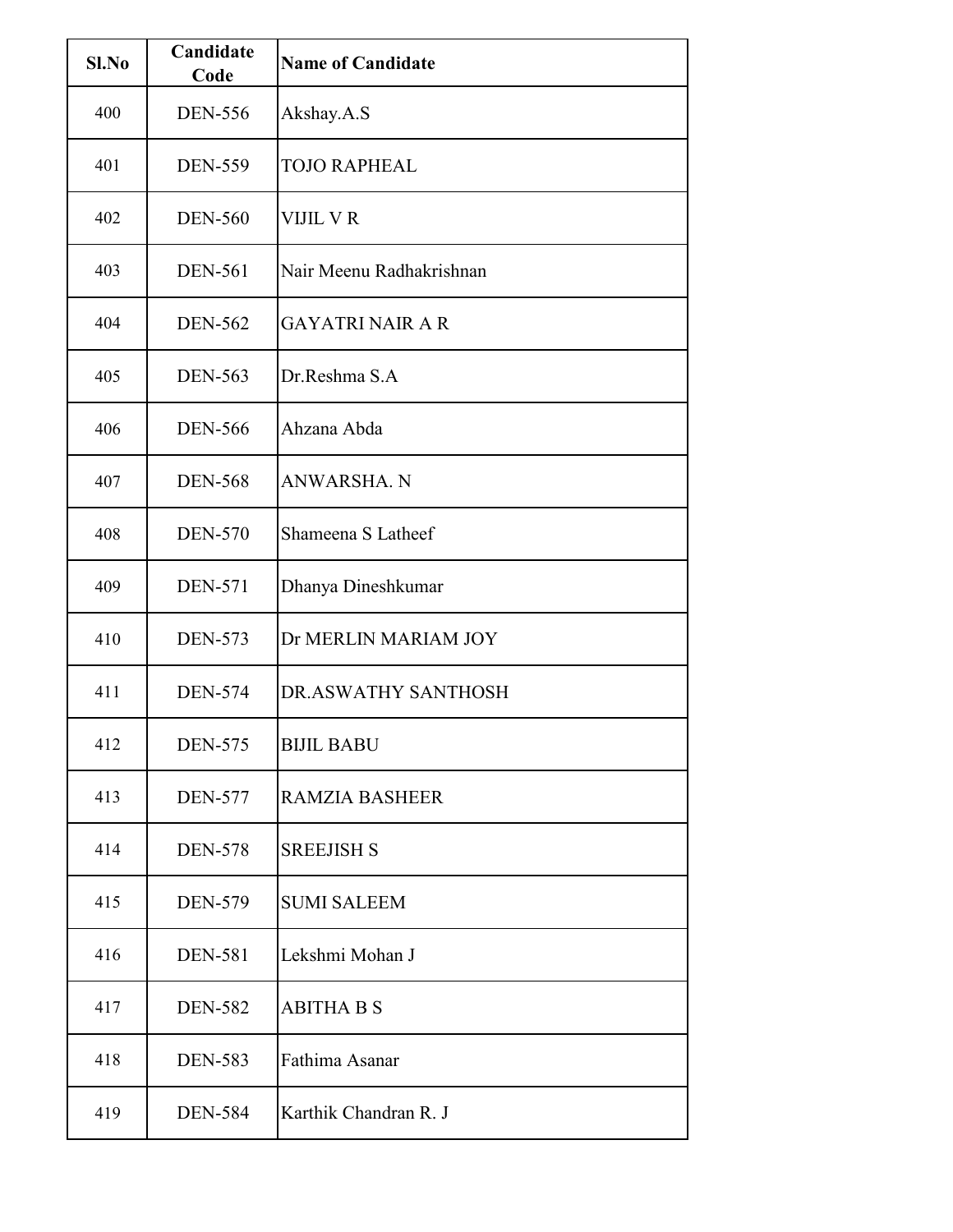| Sl.No | Candidate<br>Code | <b>Name of Candidate</b> |
|-------|-------------------|--------------------------|
| 420   | <b>DEN-585</b>    | <b>CIJI PRESANNAN</b>    |
| 421   | <b>DEN-586</b>    | Deepak Ramesh            |
| 422   | <b>DEN-587</b>    | Anchitha Krishna         |
| 423   | <b>DEN-588</b>    | <b>AMAL ASOK</b>         |
| 424   | <b>DEN-590</b>    | <b>ASHLY S KUMAR</b>     |
| 425   | <b>DEN-591</b>    | Dr.Franil Francis        |
| 426   | <b>DEN-592</b>    | DHANYA ASWATHY P.S.      |
| 427   | <b>DEN-593</b>    | <b>ANUSR</b>             |
| 428   | <b>DEN-594</b>    | Jibin Thomas Abraham     |
| 429   | <b>DEN-595</b>    | thasni                   |
| 430   | <b>DEN-596</b>    | <b>REVATHY C V</b>       |
| 431   | <b>DEN-597</b>    | <b>ARCHANA S A</b>       |
| 432   | <b>DEN-598</b>    | <b>JITHINK</b>           |
| 433   | <b>DEN-599</b>    | DHANYA.V.H               |
| 434   | <b>DEN-603</b>    | <b>GAYATHRIG</b>         |
| 435   | <b>DEN-604</b>    | <b>ATHIRA BABURAJ</b>    |
| 436   | <b>DEN-605</b>    | <b>ANU RAPHAEL</b>       |
| 437   | <b>DEN-607</b>    | <b>KAVYA SURESH</b>      |
| 438   | <b>DEN-608</b>    | <b>RESHMA S A</b>        |
| 439   | <b>DEN-609</b>    | <b>AKHILLS</b>           |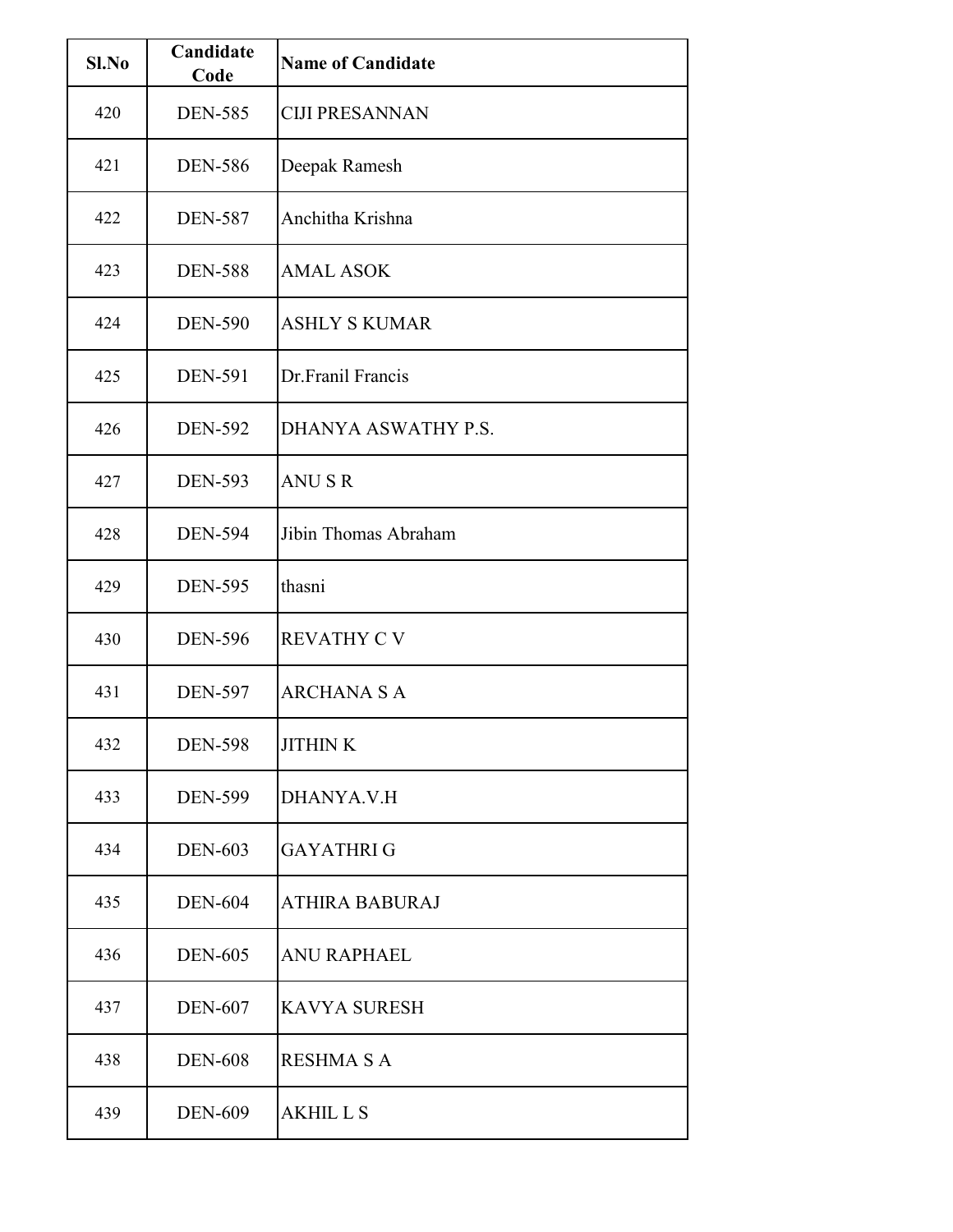| Sl.No | Candidate<br>Code | <b>Name of Candidate</b> |
|-------|-------------------|--------------------------|
| 440   | <b>DEN-610</b>    | Sreelakshmi Sreekumar    |
| 441   | <b>DEN-611</b>    | <b>JUBINA KHALAM A</b>   |
| 442   | DEN-613           | Priyanka                 |
| 443   | <b>DEN-615</b>    | <b>NARAYANI.A</b>        |
| 444   | <b>DEN-617</b>    | <b>SUHANA.A</b>          |
| 445   | <b>DEN-619</b>    | Shanavas Khan A          |
| 446   | <b>DEN-620</b>    | Dr Savitha M             |
| 447   | <b>DEN-621</b>    | <b>ANJUBS</b>            |
| 448   | <b>DEN-623</b>    | Arjun Gopinath           |
| 449   | <b>DEN-624</b>    | SWATHI KRISHNA R G       |
| 450   | <b>DEN-625</b>    | <b>ASHA S D</b>          |
| 451   | <b>DEN-626</b>    | <b>DIVYA CHANDRA S</b>   |
| 452   | <b>DEN-629</b>    | <b>ARYA S BABU</b>       |
| 453   | <b>DEN-632</b>    | Reshma Khan              |
| 454   | <b>DEN-633</b>    | <b>DHANYASREE V</b>      |
| 455   | <b>DEN-636</b>    | Amina A S                |
| 456   | <b>DEN-638</b>    | Mohammed shameer         |
| 457   | <b>DEN-639</b>    | <b>SUJI SOMAN S</b>      |
| 458   | <b>DEN-640</b>    | Nashmiya A               |
| 459   | <b>DEN-641</b>    | <b>AROMAL ASOK</b>       |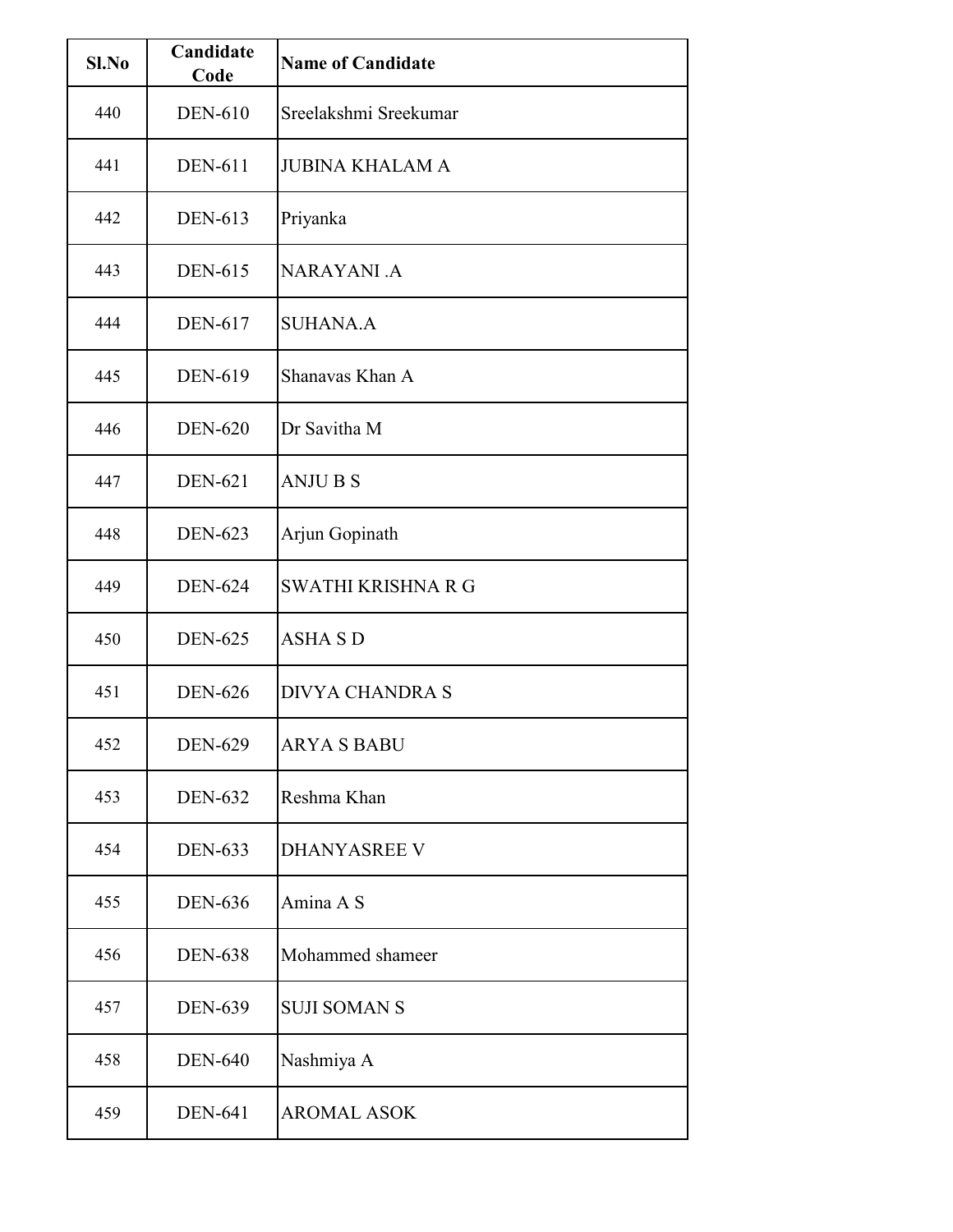| Sl.No | Candidate<br>Code | <b>Name of Candidate</b>   |
|-------|-------------------|----------------------------|
| 460   | <b>DEN-642</b>    | <b>SHAMEENA M</b>          |
| 461   | <b>DEN-644</b>    | <b>LISHA S</b>             |
| 462   | <b>DEN-645</b>    | <b>SIMI SV</b>             |
| 463   | <b>DEN-646</b>    | <b>KARTHIKA T KURUP</b>    |
| 464   | <b>DEN-647</b>    | Veena T                    |
| 465   | <b>DEN-648</b>    | <b>ATHULYA R NAIR</b>      |
| 466   | <b>DEN-649</b>    | <b>NAJAZ SHEREEF P</b>     |
| 467   | <b>DEN-650</b>    | <b>GOPIKA S</b>            |
| 468   | <b>DEN-651</b>    | <b>ATHULYA M REVIKUMAR</b> |
| 469   | <b>DEN-652</b>    | Dr Athira Krsihnan         |
| 470   | <b>DEN-653</b>    | Muhammed Aslam             |
| 471   | <b>DEN-655</b>    | <b>SIMI S CHANDRAN</b>     |
| 472   | <b>DEN-656</b>    | <b>MANEESHA B</b>          |
| 473   | <b>DEN-657</b>    | Haima.S. Dev               |
| 474   | <b>DEN-658</b>    | Dr. Sreelekshmi B S        |
| 475   | <b>DEN-659</b>    | Chaithanya J R             |
| 476   | <b>DEN-660</b>    | <b>SREELEKSHMI R S</b>     |
| 477   | <b>DEN-661</b>    | <b>AJIN SUDHAKAR</b>       |
| 478   | <b>DEN-662</b>    | Dr Neema C Paniker         |
| 479   | <b>DEN-663</b>    | <b>MANJUSHA MS</b>         |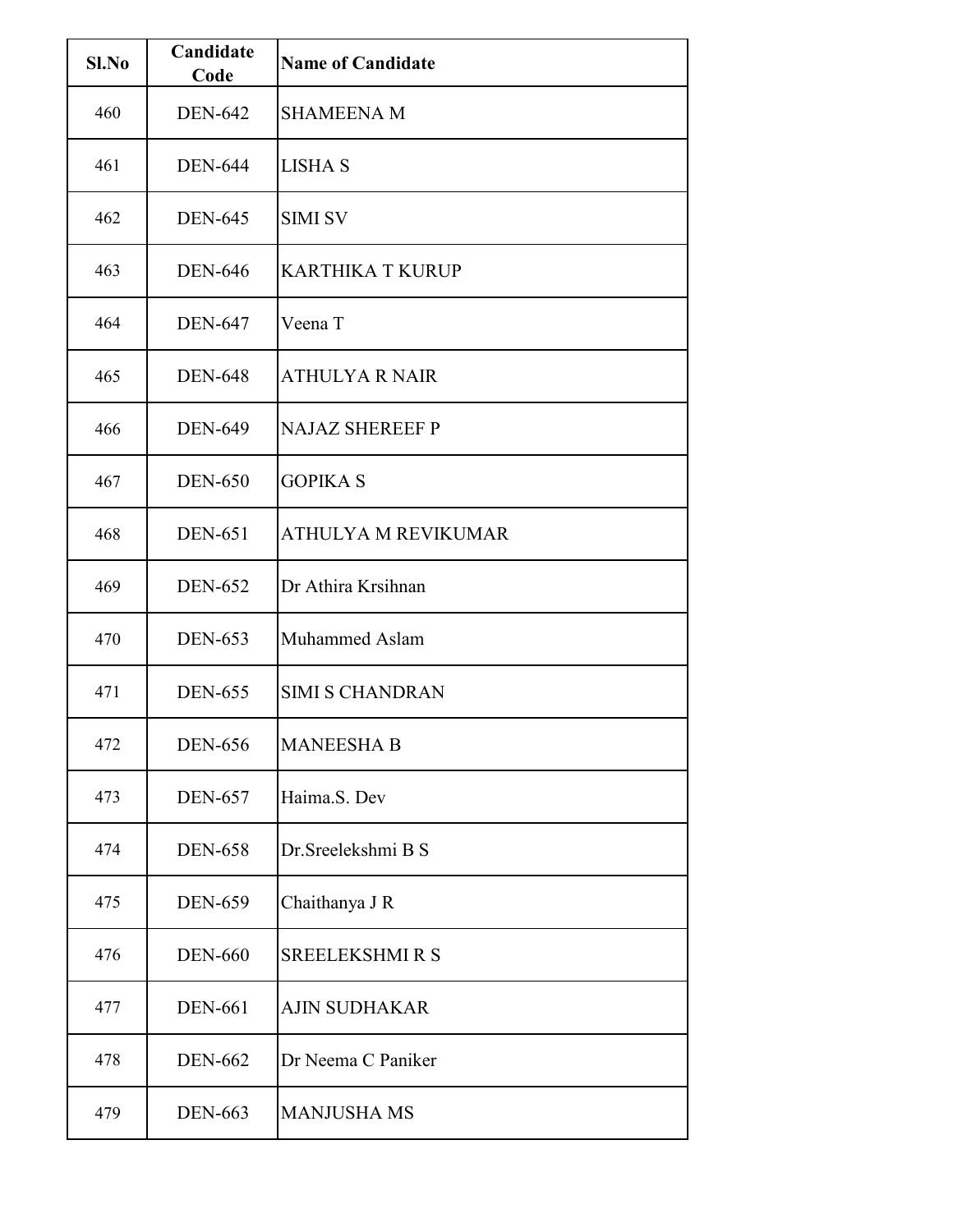| Sl.No | Candidate<br>Code | <b>Name of Candidate</b>  |
|-------|-------------------|---------------------------|
| 480   | <b>DEN-664</b>    | Aswathy viaji             |
| 481   | <b>DEN-666</b>    | DR.ZEMEENA A              |
| 482   | <b>DEN-667</b>    | Tijo Thomas               |
| 483   | <b>DEN-668</b>    | <b>NIDHIN BASHEER A</b>   |
| 484   | <b>DEN-669</b>    | <b>SHALINI DINA SIMON</b> |
| 485   | <b>DEN-671</b>    | Jomy Rose Joy             |
| 486   | <b>DEN-673</b>    | Shiv Kumar Shilpa         |
| 487   | <b>DEN-674</b>    | Reshma Rajan              |
| 488   | <b>DEN-675</b>    | Gautam Raj Pillai         |
| 489   | <b>DEN-677</b>    | Muhammed Aslam            |
| 490   | <b>DEN-678</b>    | Akhila S J                |
| 491   | <b>DEN-679</b>    | <b>Starly B Philips</b>   |
| 492   | <b>DEN-681</b>    | ASWATHY.M.PILLAI          |
| 493   | <b>DEN-683</b>    | Dr Aathiraa Suresh Kumar  |
| 494   | <b>DEN-684</b>    | Dr Greeshma Vijay Y       |
| 495   | <b>DEN-685</b>    | Mariya Jose Philip        |
| 496   | <b>DEN-686</b>    | NICKY MOHAN               |
| 497   | <b>DEN-687</b>    | <b>KRISHNAPRIYA J S</b>   |
| 498   | <b>DEN-688</b>    | <b>DEEPTHY SP</b>         |
| 499   | <b>DEN-690</b>    | <b>GULSHAN I H</b>        |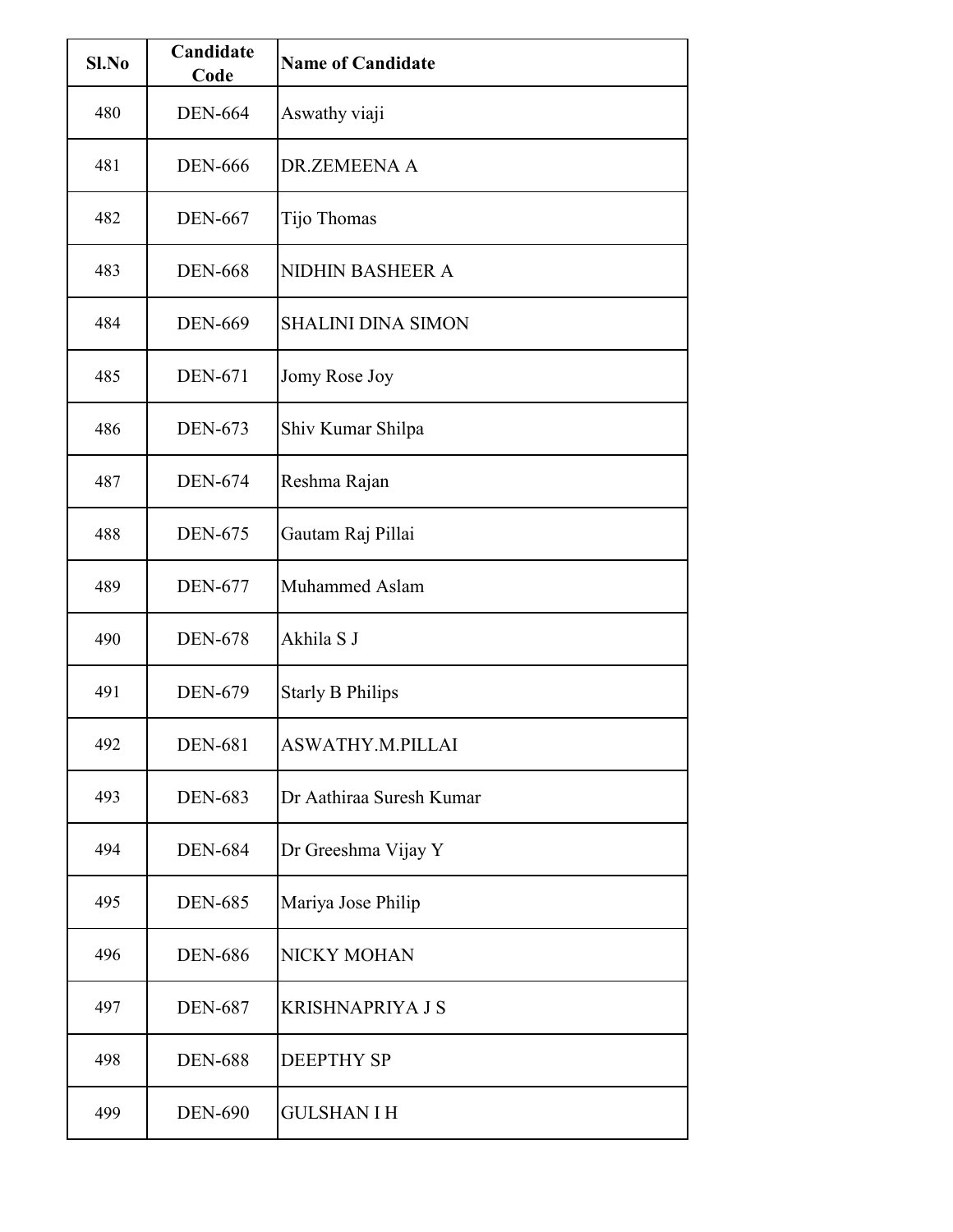| Sl.No | Candidate<br>Code | <b>Name of Candidate</b> |
|-------|-------------------|--------------------------|
| 500   | <b>DEN-691</b>    | NAJIYA RAHMAN            |
| 501   | <b>DEN-692</b>    | DR. RETNAKUMAR S         |
| 502   | <b>DEN-693</b>    | <b>ATHIRA S MOHAN</b>    |
| 503   | <b>DEN-694</b>    | <b>NITHIN K.S</b>        |
| 504   | <b>DEN-695</b>    | Dr Lamiya S              |
| 505   | <b>DEN-696</b>    | Lija V C                 |
| 506   | <b>DEN-697</b>    | Neethu Rajeev            |
| 507   | <b>DEN-698</b>    | <b>ANITHA KURUP N.</b>   |
| 508   | <b>DEN-699</b>    | Neethu Prakash. VP       |
| 509   | <b>DEN-700</b>    | Arun S Pillai            |
| 510   | <b>DEN-702</b>    | Dr karthika S Raj        |
| 511   | <b>DEN-703</b>    | Anzi S                   |
| 512   | <b>DEN-704</b>    | THYAGU T RAJAN           |
| 513   | <b>DEN-705</b>    | Dr. Athira. C. Nair      |
| 514   | <b>DEN-706</b>    | <b>INDU R PANICKER</b>   |
| 515   | <b>DEN-707</b>    | <b>DEEPTHY M</b>         |
| 516   | <b>DEN-709</b>    | DR ARATHY .M.L           |
| 517   | <b>DEN-710</b>    | ANGU CHANDRAN            |
| 518   | <b>DEN-711</b>    | Dr GREESHMA SASEENDRAN   |
| 519   | <b>DEN-712</b>    | Athira PK                |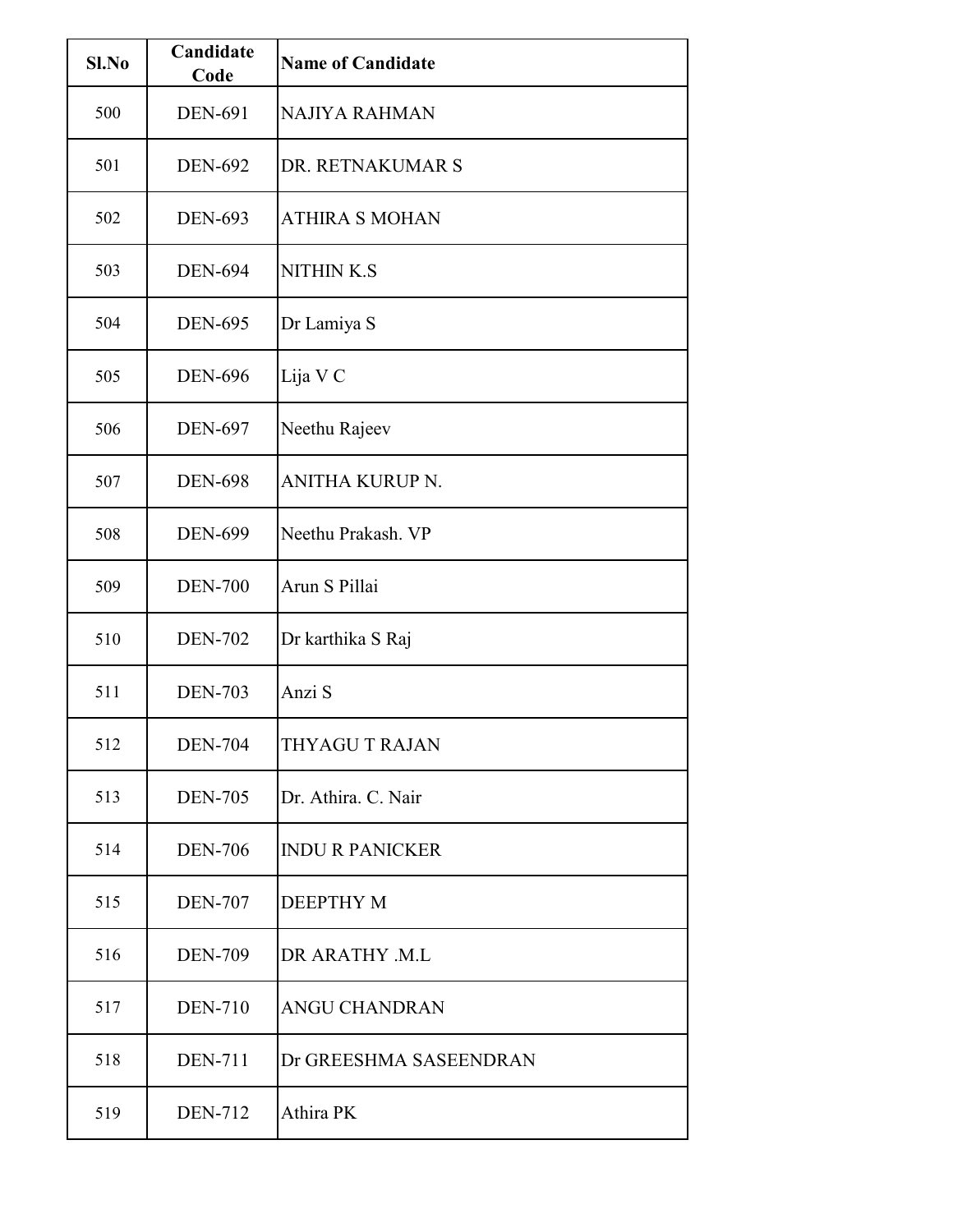| Sl.No | Candidate<br>Code | <b>Name of Candidate</b>  |
|-------|-------------------|---------------------------|
| 520   | <b>DEN-713</b>    | <b>JASMIN J RAPHY</b>     |
| 521   | <b>DEN-714</b>    | <b>ABHIRAMIES</b>         |
| 522   | <b>DEN-715</b>    | Sitta soman               |
| 523   | <b>DEN-716</b>    | <b>MIDHUN P RAJ</b>       |
| 524   | <b>DEN-718</b>    | Preethi P                 |
| 525   | <b>DEN-720</b>    | <b>JAYALEKSHMI RAJU</b>   |
| 526   | <b>DEN-721</b>    | <b>ELIZABETH ROY</b>      |
| 527   | <b>DEN-723</b>    | Amretha D P               |
| 528   | <b>DEN-726</b>    | <b>SHAHINA M</b>          |
| 529   | <b>DEN-727</b>    | <b>GAYATRI NAIR A R</b>   |
| 530   | <b>DEN-728</b>    | DR.ASWATHI.C              |
| 531   | <b>DEN-729</b>    | Neena Rahiman             |
| 532   | <b>DEN-731</b>    | Subinraj s                |
| 533   | <b>DEN-732</b>    | UTHARA BALACHANDRAN       |
| 534   | <b>DEN-733</b>    | <b>Sharon E Fernandez</b> |
| 535   | <b>DEN-734</b>    | Surabhi PK                |
| 536   | <b>DEN-736</b>    | <b>VRINDA R</b>           |
| 537   | <b>DEN-737</b>    | <b>SHIFA V.R</b>          |
| 538   | <b>DEN-738</b>    | <b>AMEENA A</b>           |
| 539   | <b>DEN-739</b>    | Benita Oommen Samuel      |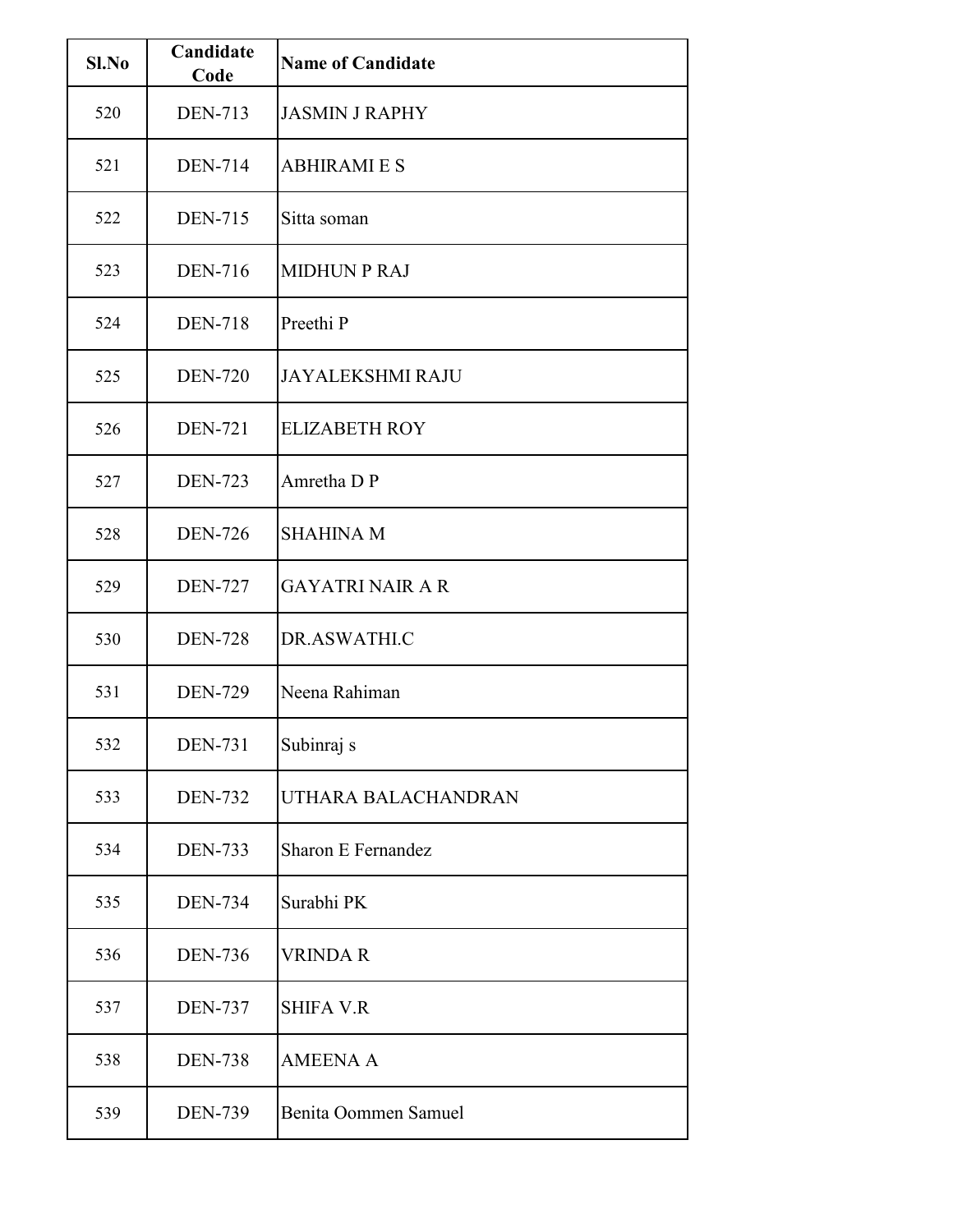| Sl.No | Candidate<br>Code | <b>Name of Candidate</b>   |
|-------|-------------------|----------------------------|
| 540   | <b>DEN-740</b>    | DIVYA PADMANABHAN          |
| 541   | <b>DEN-741</b>    | <b>ANUSREE S</b>           |
| 542   | <b>DEN-742</b>    | Ronsy Sara Roy             |
| 543   | <b>DEN-743</b>    | PRIYANKA MAHANAND          |
| 544   | <b>DEN-744</b>    | Sinumol Prabhakaran        |
| 545   | <b>DEN-746</b>    | Akhil Abraham              |
| 546   | <b>DEN-747</b>    | Dr.Irfana pk               |
| 547   | <b>DEN-748</b>    | Dr Aswathy S               |
| 548   | <b>DEN-749</b>    | <b>AYSWARYA B CHANDRAN</b> |
| 549   | <b>DEN-750</b>    | Dr JOSEPHINE JOSEPH        |
| 550   | <b>DEN-751</b>    | Reshma R Nair              |
| 551   | <b>DEN-753</b>    | Darshith Sivadasan         |
| 552   | <b>DEN-754</b>    | Nidhin S                   |
| 553   | <b>DEN-755</b>    | Gopika L G                 |
| 554   | <b>DEN-756</b>    | <b>ANSILA S</b>            |
| 555   | <b>DEN-758</b>    | <b>SNEHA S VASANTHAN</b>   |
| 556   | <b>DEN-760</b>    | <b>ANUJA.D</b>             |
| 557   | <b>DEN-761</b>    | Haritha unnikrishnan M     |
| 558   | <b>DEN-762</b>    | ANCHU PREM L               |
| 559   | <b>DEN-763</b>    | DR. HAMDA HASEENA. P. T    |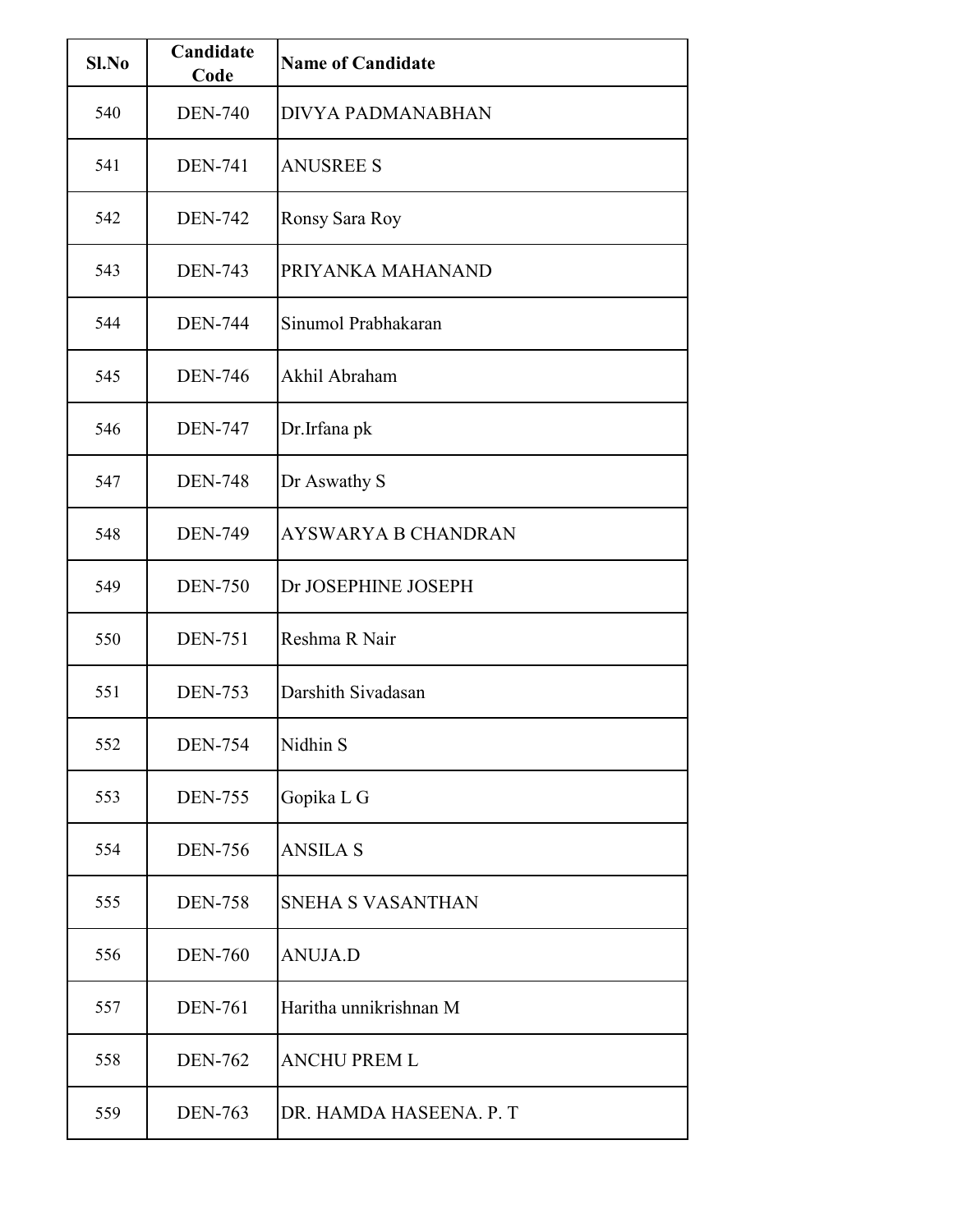| Sl.No | Candidate<br>Code | <b>Name of Candidate</b> |
|-------|-------------------|--------------------------|
| 560   | <b>DEN-764</b>    | Dr.AKHILA.L              |
| 561   | <b>DEN-765</b>    | Sona Sajan               |
| 562   | <b>DEN-766</b>    | POORNENTHU T.S           |
| 563   | <b>DEN-767</b>    | Asharna Ali v m          |
| 564   | <b>DEN-768</b>    | <b>KIRAN MK</b>          |
| 565   | <b>DEN-770</b>    | <b>ARDRA A S</b>         |
| 566   | <b>DEN-771</b>    | <b>ASHACS</b>            |
| 567   | <b>DEN-772</b>    | Aromal R                 |
| 568   | <b>DEN-773</b>    | DR DRISHYA VISWAMBHARAN  |
| 569   | <b>DEN-775</b>    | <b>ANJANA NURALI</b>     |
| 570   | <b>DEN-777</b>    | <b>BENCY BENCHAMIN</b>   |
| 571   | <b>DEN-778</b>    | <b>RAM SANKAR .B</b>     |
| 572   | <b>DEN-779</b>    | Aromal R                 |
| 573   | <b>DEN-780</b>    | VIDHYA M S               |
| 574   | <b>DEN-781</b>    | <b>AGGIL SAJAN</b>       |
| 575   | <b>DEN-783</b>    | Jiya Mary Albert         |
| 576   | <b>DEN-784</b>    | VAISHNAVI MURUKESAN      |
| 577   | <b>DEN-785</b>    | Selma Minhaj             |
| 578   | <b>DEN-786</b>    | <b>RINJUE JOHN</b>       |
| 579   | <b>DEN-787</b>    | Dr. MEGHA UTHAMAN        |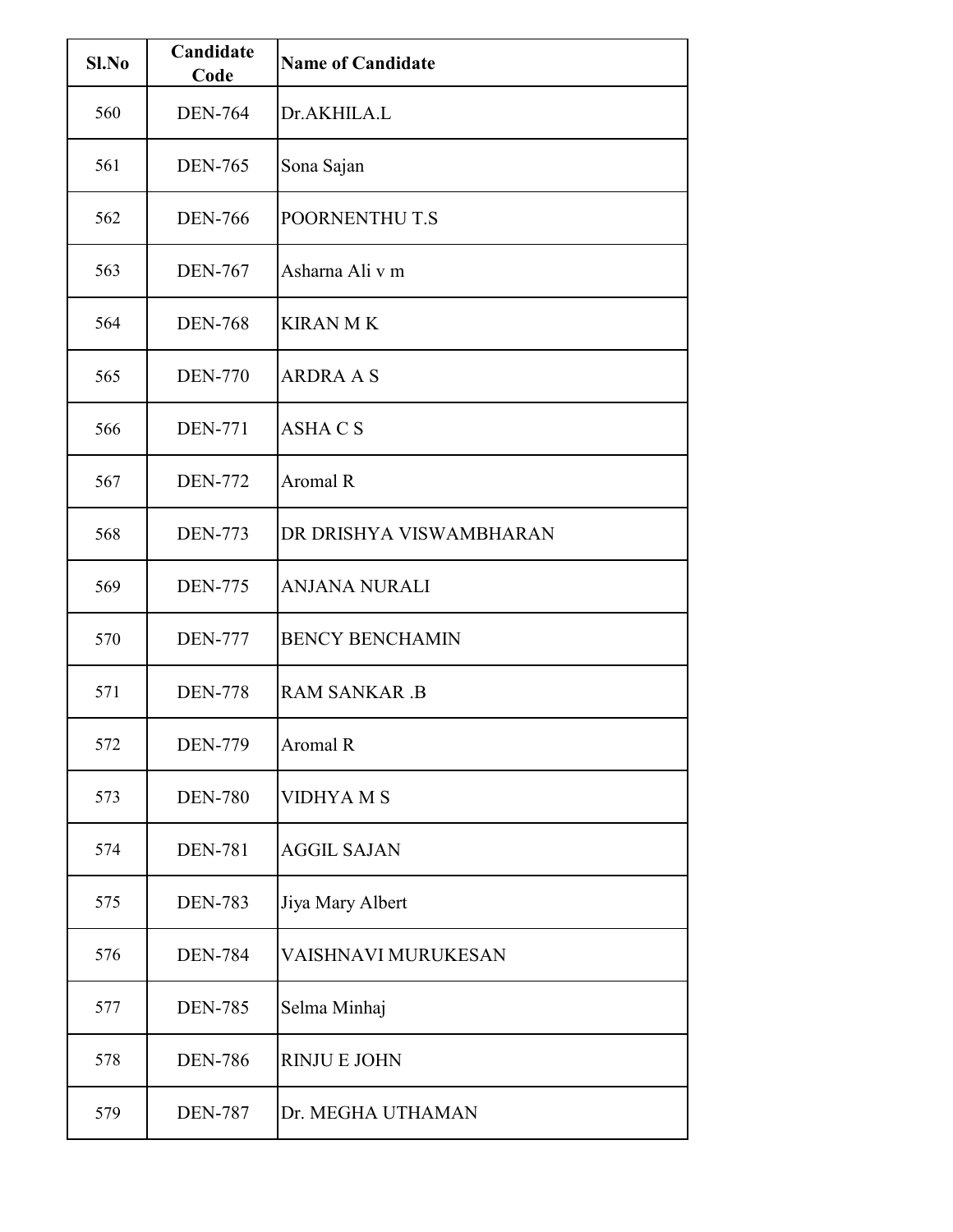| Sl.No | Candidate<br>Code | <b>Name of Candidate</b> |
|-------|-------------------|--------------------------|
| 580   | <b>DEN-788</b>    | Dr. ASWATHY SIDHARDHAN   |
| 581   | <b>DEN-790</b>    | Mahalekshmi U            |
| 582   | <b>DEN-791</b>    | Dr Reshma M              |
| 583   | <b>DEN-793</b>    | Dr. Soumya M.S           |
| 584   | <b>DEN-794</b>    | Dr. Janani B Nair        |
| 585   | <b>DEN-796</b>    | <b>RESMI PG</b>          |
| 586   | <b>DEN-798</b>    | <b>ABDUL VAJID K</b>     |
| 587   | <b>DEN-799</b>    | Anusree A                |
| 588   | <b>DEN-800</b>    | Nithin raj t             |
| 589   | <b>DEN-801</b>    | <b>SHAMLY S</b>          |
| 590   | <b>DEN-803</b>    | <b>AATHIRA RK</b>        |
| 591   | <b>DEN-805</b>    | <b>FATHIMA M MANSOOR</b> |
| 592   | <b>DEN-806</b>    | Feba Soman               |
| 593   | <b>DEN-807</b>    | Lalu Prasad j            |
| 594   | <b>DEN-808</b>    | Athul prasad             |
| 595   | <b>DEN-812</b>    | <b>R S RESHMI</b>        |
| 596   | <b>DEN-813</b>    | Archana                  |
| 597   | <b>DEN-814</b>    | Amrutha S Kumar          |
| 598   | <b>DEN-815</b>    | Dr. Vipin. V             |
| 599   | <b>DEN-817</b>    | Lavanya s                |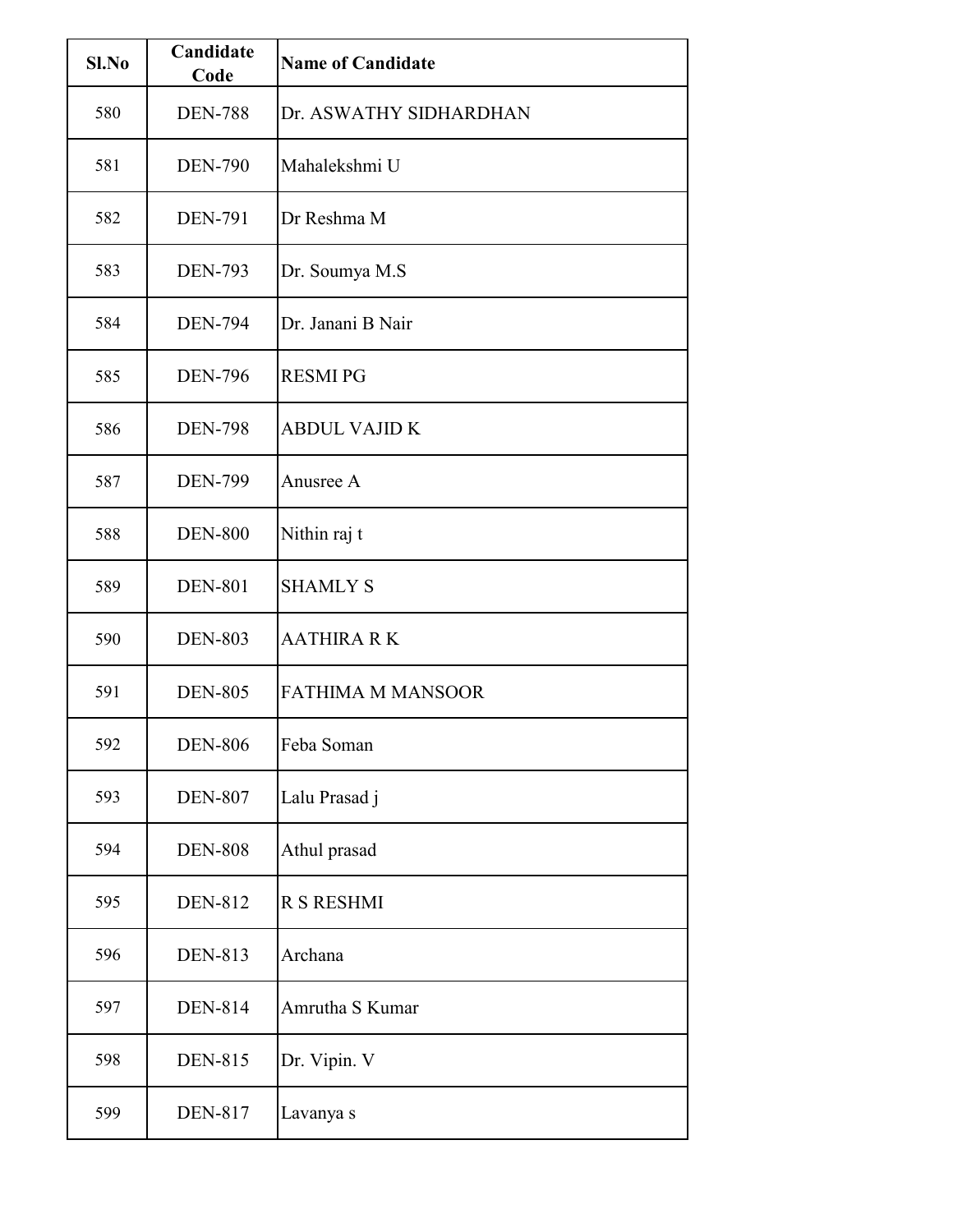| Sl.No | Candidate<br>Code | <b>Name of Candidate</b> |
|-------|-------------------|--------------------------|
| 600   | <b>DEN-818</b>    | <b>JENAT JOY</b>         |
| 601   | <b>DEN-819</b>    | <b>VINITHA CHANDRAN</b>  |
| 602   | <b>DEN-820</b>    | SHAHARBAN.K.ZAKIR        |
| 603   | <b>DEN-821</b>    | Dr Alok R Nair           |
| 604   | <b>DEN-823</b>    | Dr Lia Mathew            |
| 605   | <b>DEN-824</b>    | Sooraj.s                 |
| 606   | <b>DEN-825</b>    | Roshna TR                |
| 607   | <b>DEN-827</b>    | <b>THANSIL.C</b>         |
| 608   | <b>DEN-828</b>    | Sajitha R                |
| 609   | <b>DEN-829</b>    | <b>ANJANA AJITH</b>      |
| 610   | <b>DEN-831</b>    | Akshay A S               |
| 611   | <b>DEN-832</b>    | <b>SREETHA S</b>         |
| 612   | <b>DEN-833</b>    | <b>MONISHA X</b>         |
| 613   | <b>DEN-835</b>    | <b>GOPIKA G KRISHNAN</b> |
| 614   | <b>DEN-836</b>    | DR ABDUL BASITH          |
| 615   | <b>DEN-837</b>    | Anooja Asokan            |
| 616   | <b>DEN-838</b>    | <b>ANEESA.B</b>          |
| 617   | <b>DEN-840</b>    | ATthira M.L              |
| 618   | <b>DEN-841</b>    | Suparna                  |
| 619   | <b>DEN-842</b>    | <b>FASLUL FARISHA M</b>  |